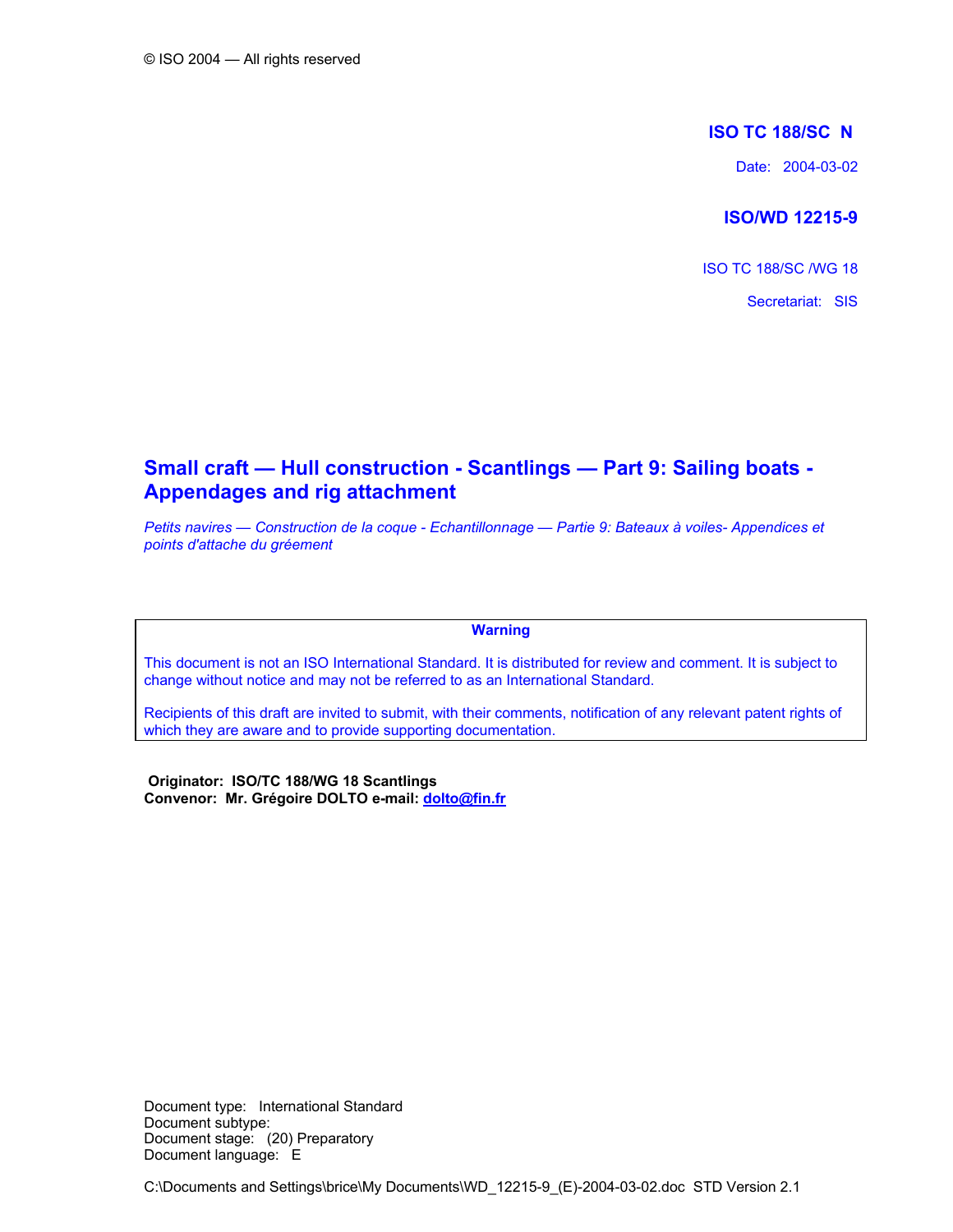## **Copyright notice**

This ISO document is a working draft or committee draft and is copyright-protected by ISO. While the reproduction of working drafts or committee drafts in any form for use by participants in the ISO standards development process is permitted without prior permission from ISO, neither this document nor any extract from it may be reproduced, stored or transmitted in any form for any other purpose without prior written permission from ISO.

Requests for permission to reproduce this document for the purpose of selling it should be addressed as shown below or to ISO's member body in the country of the requester:

[Indicate the full address, telephone number, fax number, telex number, and electronic mail address, as appropriate, of the Copyright Manger of the ISO member body responsible for the secretariat of the TC or SC within the framework of which the working document has been prepared.]

Reproduction for sales purposes may be subject to royalty payments or a licensing agreement.

Violators may be prosecuted.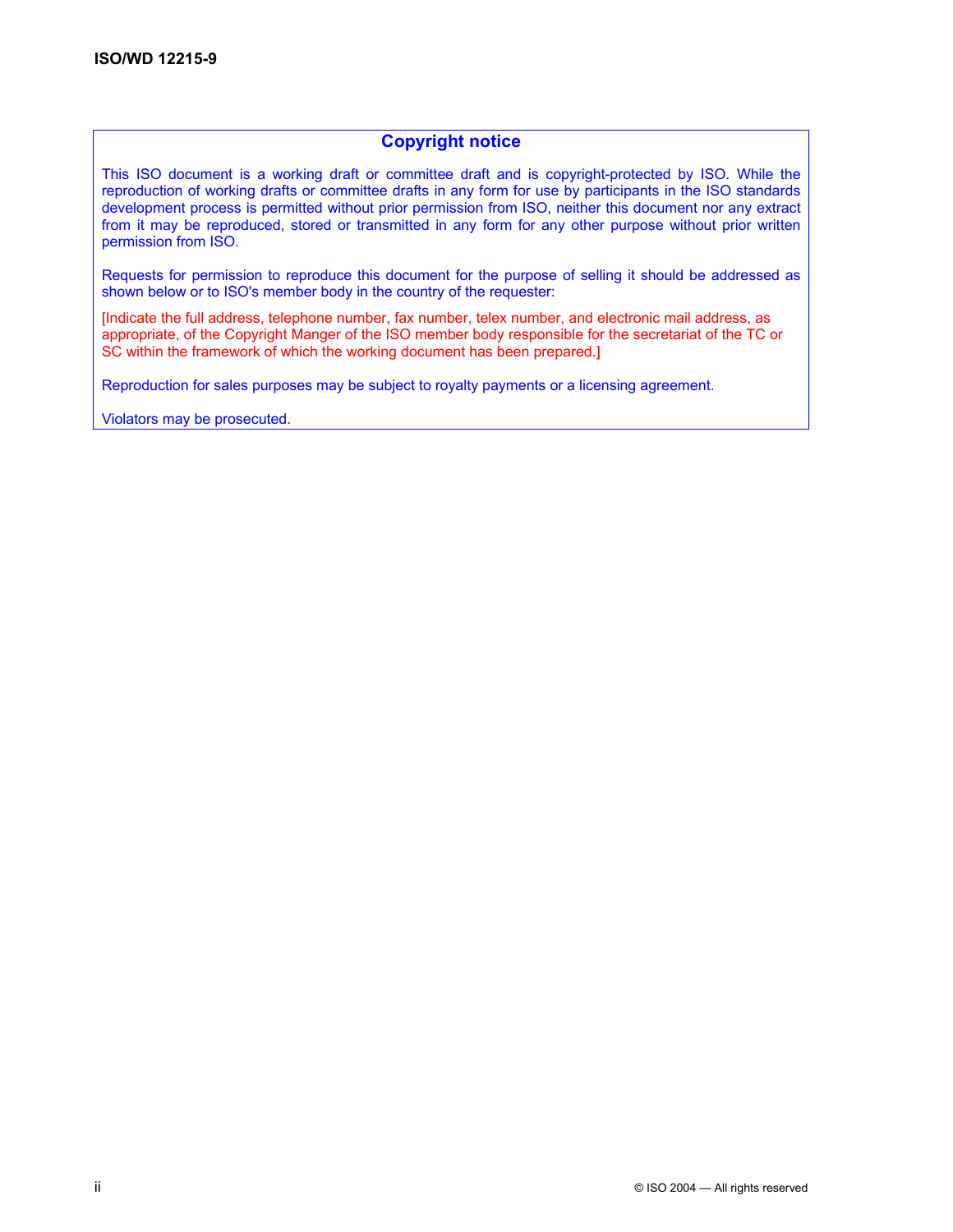# **Contents**

| 1                                                                                                              |  |
|----------------------------------------------------------------------------------------------------------------|--|
| $\mathbf{2}$                                                                                                   |  |
| 3                                                                                                              |  |
| 4                                                                                                              |  |
| 5<br>5.1<br>5.1.1<br>5.1.2<br>5.1.3<br>5.2<br>5.3                                                              |  |
| 6<br>6.1<br>6.1.1<br>6.1.2<br>6.1.3<br>6.1.4<br>6.2<br>6.2.1<br>6.2.2                                          |  |
| 7<br>7.1<br>7.2<br>7.2.1<br>7.2.2<br>7.2.3<br>7.2.4                                                            |  |
| 8<br>8.1<br>8.1.1<br>8.1.2<br>8.2<br>8.2.1<br>8.2.2<br>8.2.3<br>8.2.4<br>8.2.5<br>8.2.6<br>8.3<br>8.4<br>8.4.1 |  |
| 9<br>9.1<br>9.2<br>9.2.1                                                                                       |  |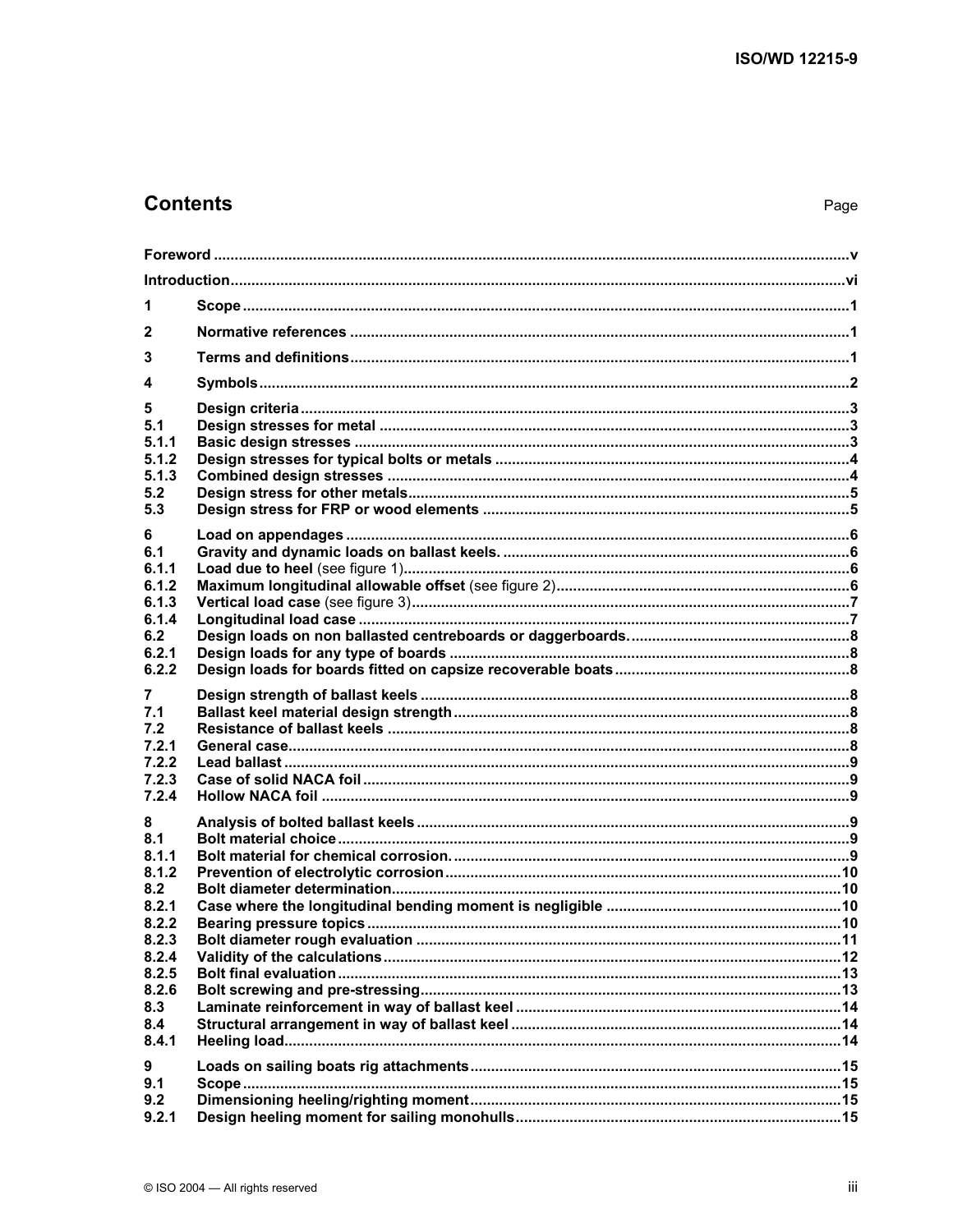| 9.2.2<br>9.3 |                                                                                   |  |
|--------------|-----------------------------------------------------------------------------------|--|
| 9.3.1        |                                                                                   |  |
| 9.3.2        |                                                                                   |  |
| 9.3.3        |                                                                                   |  |
| 9.4          |                                                                                   |  |
| 9.4.1        |                                                                                   |  |
| 9.4.2        |                                                                                   |  |
| 10           |                                                                                   |  |
|              | Annex A (normative) Example of calculation of a chainplate and its connection21   |  |
| A.1          |                                                                                   |  |
| A.2          |                                                                                   |  |
| A.2.1        |                                                                                   |  |
| A.3          |                                                                                   |  |
| A.4          | Example of calculation of the junction between the chainplate and the structure23 |  |
| A.4.1        |                                                                                   |  |
|              |                                                                                   |  |
| A.4.2        |                                                                                   |  |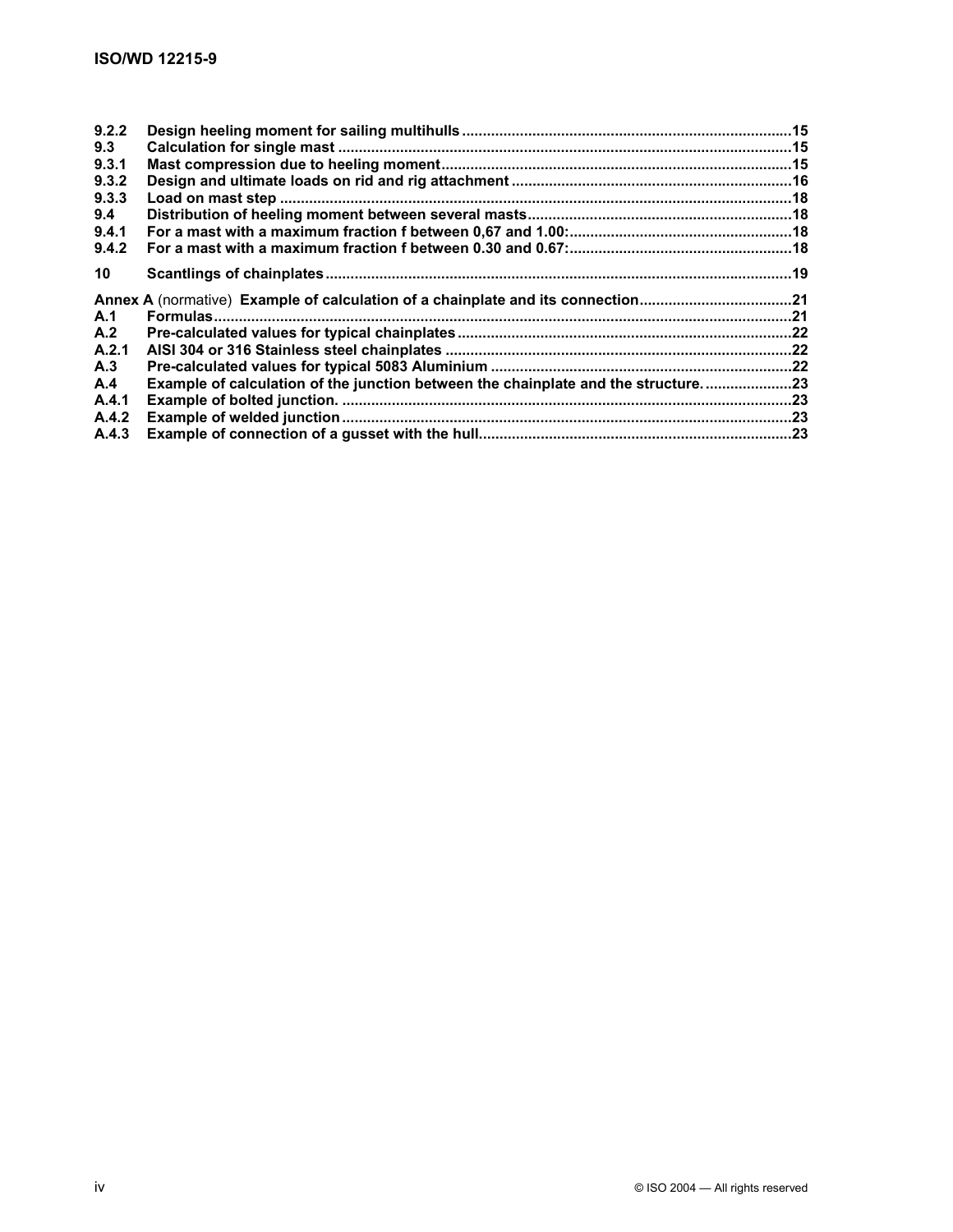## **Foreword**

ISO (the International Organization for Standardization) is a worldwide federation of national standards bodies

ISO (the International Organization for Standardization) is a worldwide federation of national standards bodies

International Standard ISO 12215 was prepared by Technical Committee ISO/TC 188, Small craft.

Beside this ninth part, ISO 12215 consists of

- Part 1: Materials Thermosetting resins, glass fibre reinforcement, reference laminate
- Part 2: Materials Core materials for sandwich construction, embedded materials
- $-$  Part 3: Materials Steel, aluminium, wood, other materials
- Part 4: Workshop and manufacturing
- Part 5: Design pressures for monohulls, designs stresses, scantlings detrmination
- Part 6: Structural arrangements and details
- Part 7: Multihulls
- Part 8: Rudders

The development of ISO 12215 parts 1 to 9 owes a considerable debt to the energy and work of Mr Fritz HARTZ who was involved at the start of the project and was the convener of TC 188 WG 18 until his death on the 16th of November 2002. All the members of WG 18 and TC 188 wish to express their gratitude for his major contribution to the production of this International Standard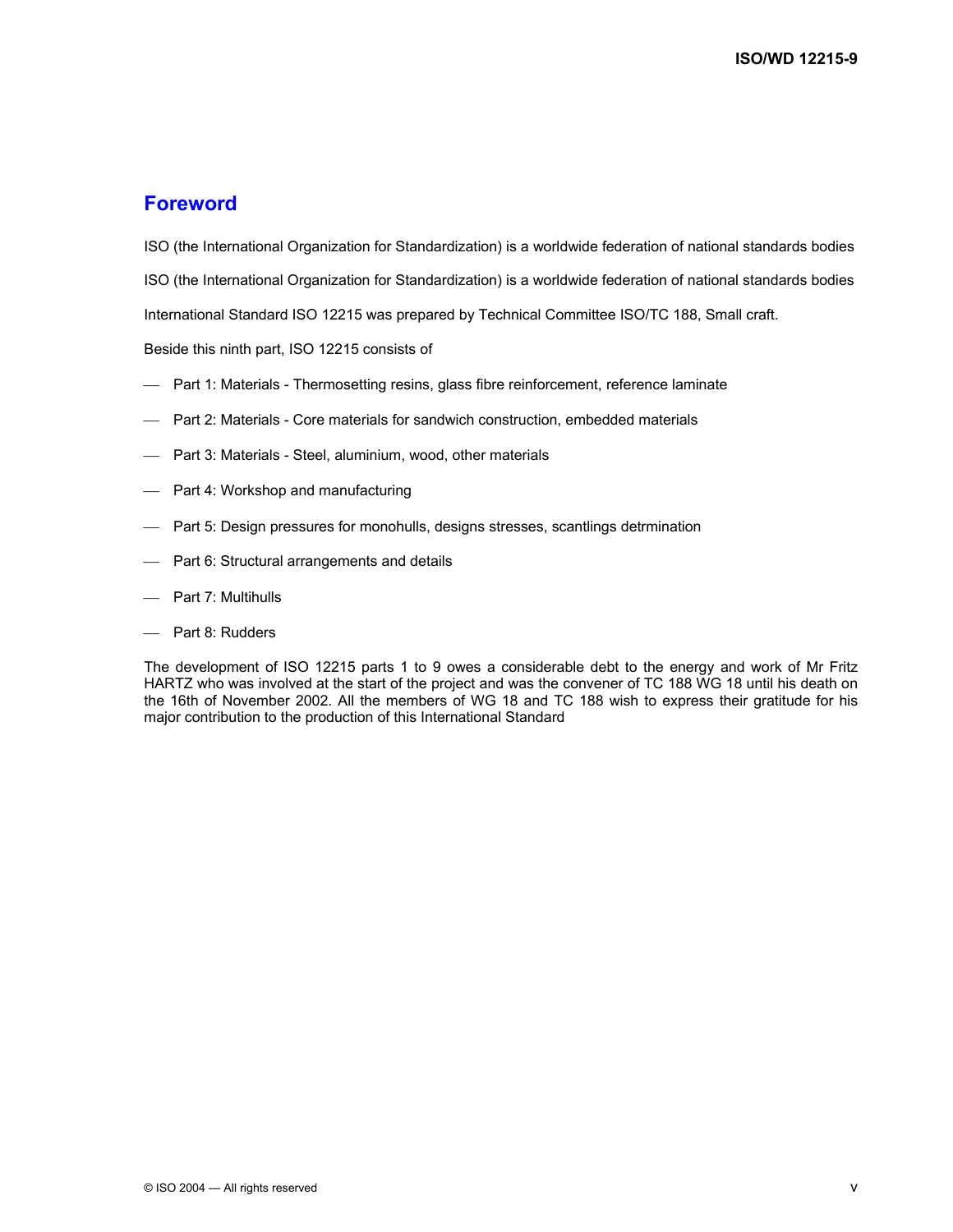# **Introduction**

The dimensioning according to this International Standard is regarded as reflecting current practice, provided the craft is correctly handled in the sense of good seamanship and operated at a speed appropriate to the prevailing sea state.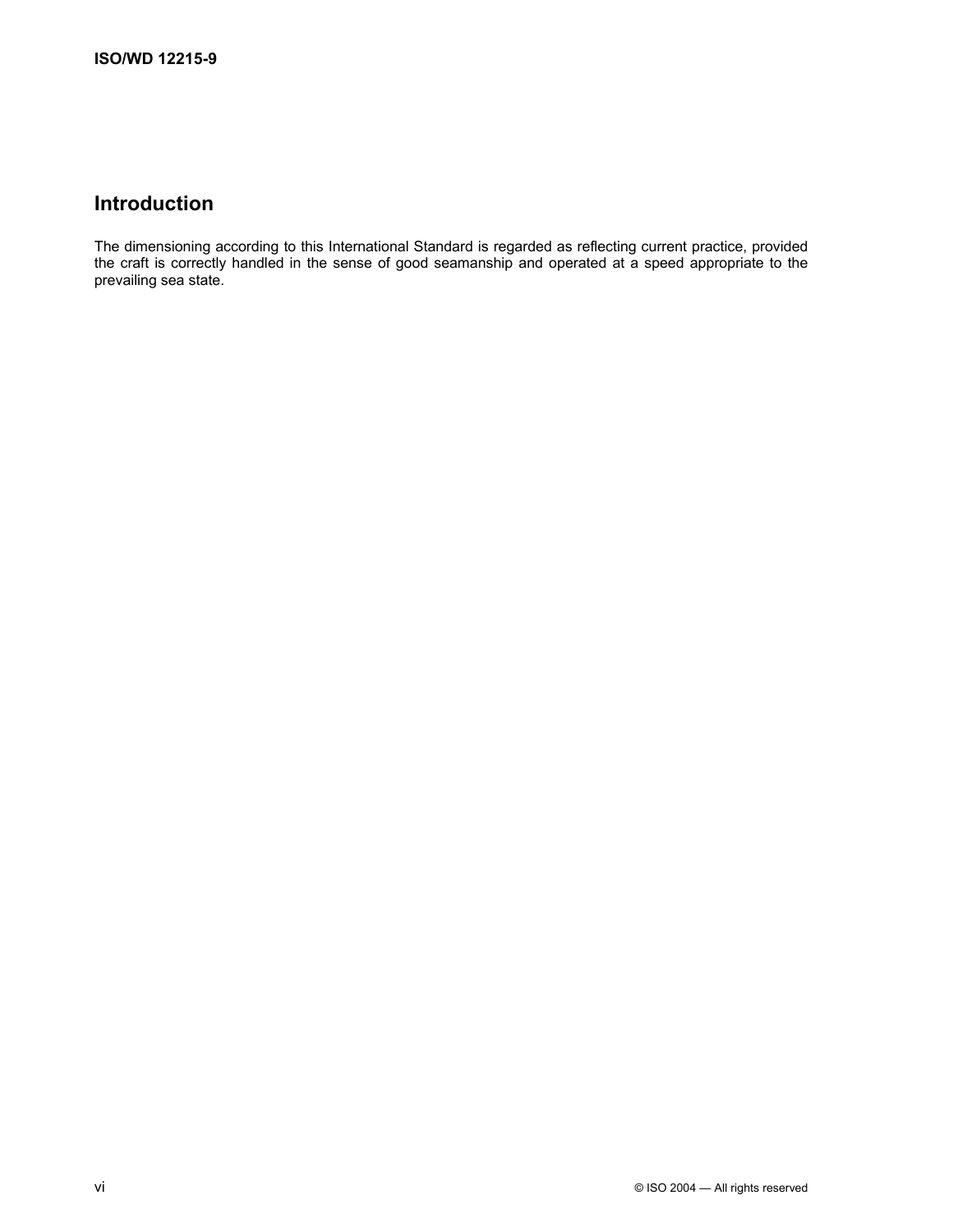# **Small craft — Hull construction - Scantlings — Part 9: Sailing boats - Appendages and rig attachment**

## **1 Scope**

This part of ISO 12215 applies to determination of the load and scantlings of sailing craft appendages and rig attachments on craft with a length of the hull  $(L_H)$  according to ISO 8666 of up to 24 m.

It applies to

- Appendages such as Ballast keels on sailing monohulls, Centreboards, etc
- Rig attachment such as chainplates, tie rods, mast pillars and mast step

This part of 12215 only covers the mot common arrangements, other arrangements are outside the scope of this part of ISO 12215, but if the loads and safety factors given in the present document may be used as a basis for engineering calculation.

In many cases this part of ISO 12215 shall be used in conjunction with Part 5 for pressure and scantlings determination, Part 6, for details and Parts 8 for rudders;

NOTE1 Scantlings derived from this International Standard are primarily intended to apply to recreational craft including charter vessels.

#### **2 Normative references**

The following normative documents contain provisions which, through reference in this text, constitute provisions of this part of ISO 12215. For dated references, subsequent amendments to, or revisions of, any of these publications do not apply. However, parties to agreements based on this part of ISO 12215are encouraged to investigate the possibility of applying the most recent editions of the normative documents indicated below. For undated references, the latest edition of the normative document referred to applies. Members of IEC and ISO maintain registers of currently valid International Standards.

ISO 8666:— *Small craft — Principal data.*

ISO 12215-3:— *Small craft — Part 3: Materials — Steel, aluminium, wood, other materials.* 

ISO 12217-2:— *Small craft —Stability and floatability –Assessment methods and categorisation – Part 2 sailing craft with a hull length greater than 6 m.* 

#### **3 Terms and definitions**

For the purposes of this part of ISO 12215, the following terms and definitions apply.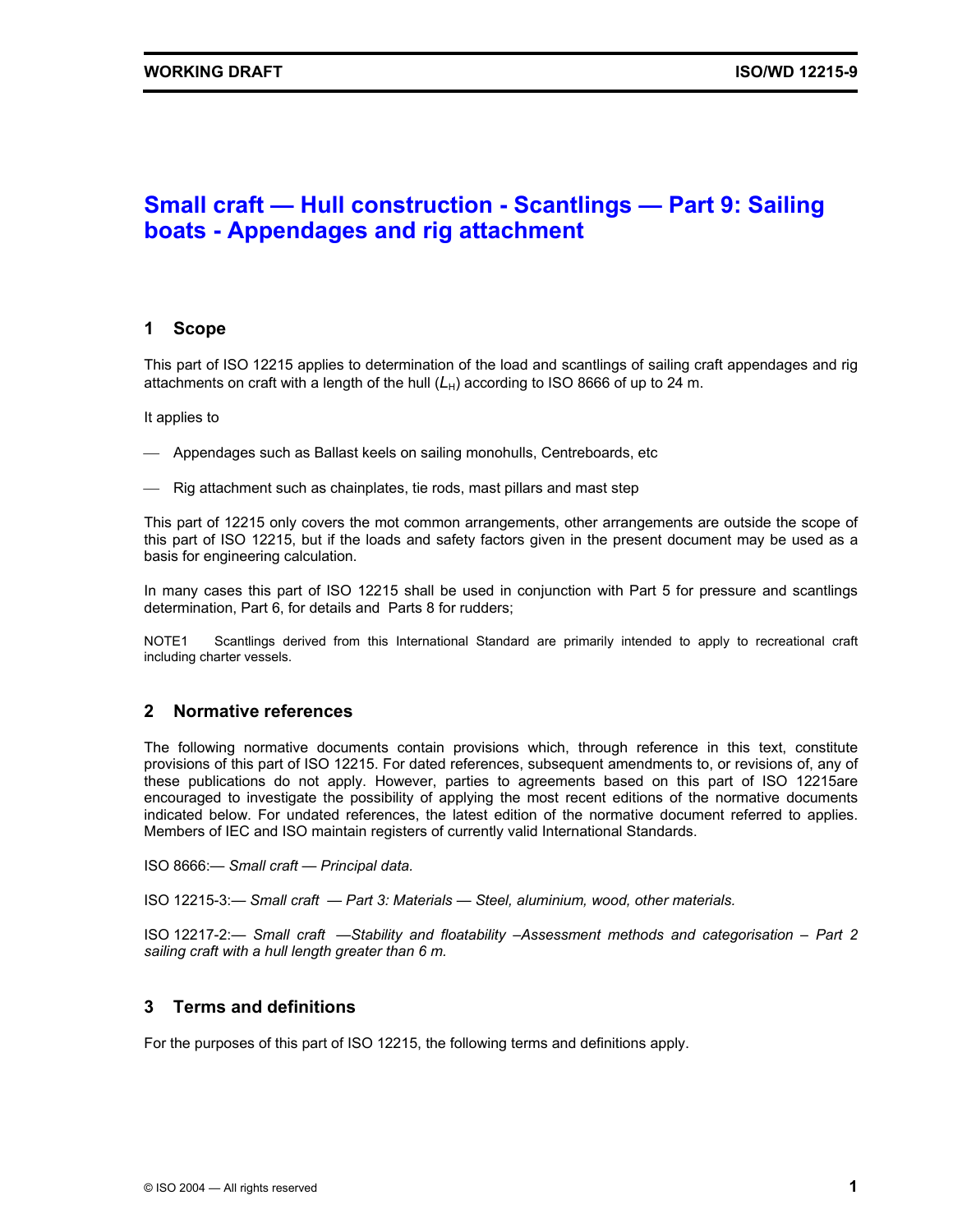## **3.1**

#### **design categories**

sea and wind conditions for which a boat is assessed by this International Standard to be suitable, provided the craft is correctly handled in the sense of good seamanship and operated at a speed appropriate to the prevailing sea state.

#### **3.1.1**

#### **design category A ("ocean")**

category of boats considered suitable to operate in seas with significant wave heights above 4 m and wind speeds in excess of Beaufort Force 8, but excluding abnormal conditions, e.g. hurricanes.

#### **3.1.2**

#### **design category B ("offshore")**

category of boats considered suitable to operate in seas with significant wave heights up to 4 m and winds of Beaufort Force 8 or less

#### **3.1.3**

#### **design category C ("inshore")**

category of boats considered suitable to operate in seas with significant wave heights up to 2 m and a typical steady wind force of Beaufort Force 6 or less

## **3.1.4**

#### **design category D ("sheltered waters")**

category of boats considered suitable to operate in waters with significant wave heights up to and including 0,30 m with occasional waves of 0,5 m height, for example from passing vessels, and a typical steady wind force of Beaufort 4 or less

#### **3.2**

#### **loaded displacement mass** *m LDC*

mass of the craft, including all appendages, when in the fully loaded ready for use condition as defined in ISO 8666."

#### **3.3**

#### **sailing craft**

boat for which the primary means of propulsion is by wind power, having a total profile area, As as defined in ISO 8666, expressed in  $m^2$ , of all sails that may be set at one time when sailing closed hauled of As > 0,07( *m LDC*) 2/3

## **3.4**

## **design category factor**

*fw*

factor lowering requirements according to design category, its values are according to Table 1

#### **Table 1 — Values of design category factor**

| Design Category      |     |      |                 |
|----------------------|-----|------|-----------------|
| Value of $f_{\rm w}$ | υ.⊌ | 0,75 | <b>.</b><br>v,J |

## **4 Symbols**

Unless specifically otherwise defined, the symbols shown in Table 2 are used in this part of ISO 1215.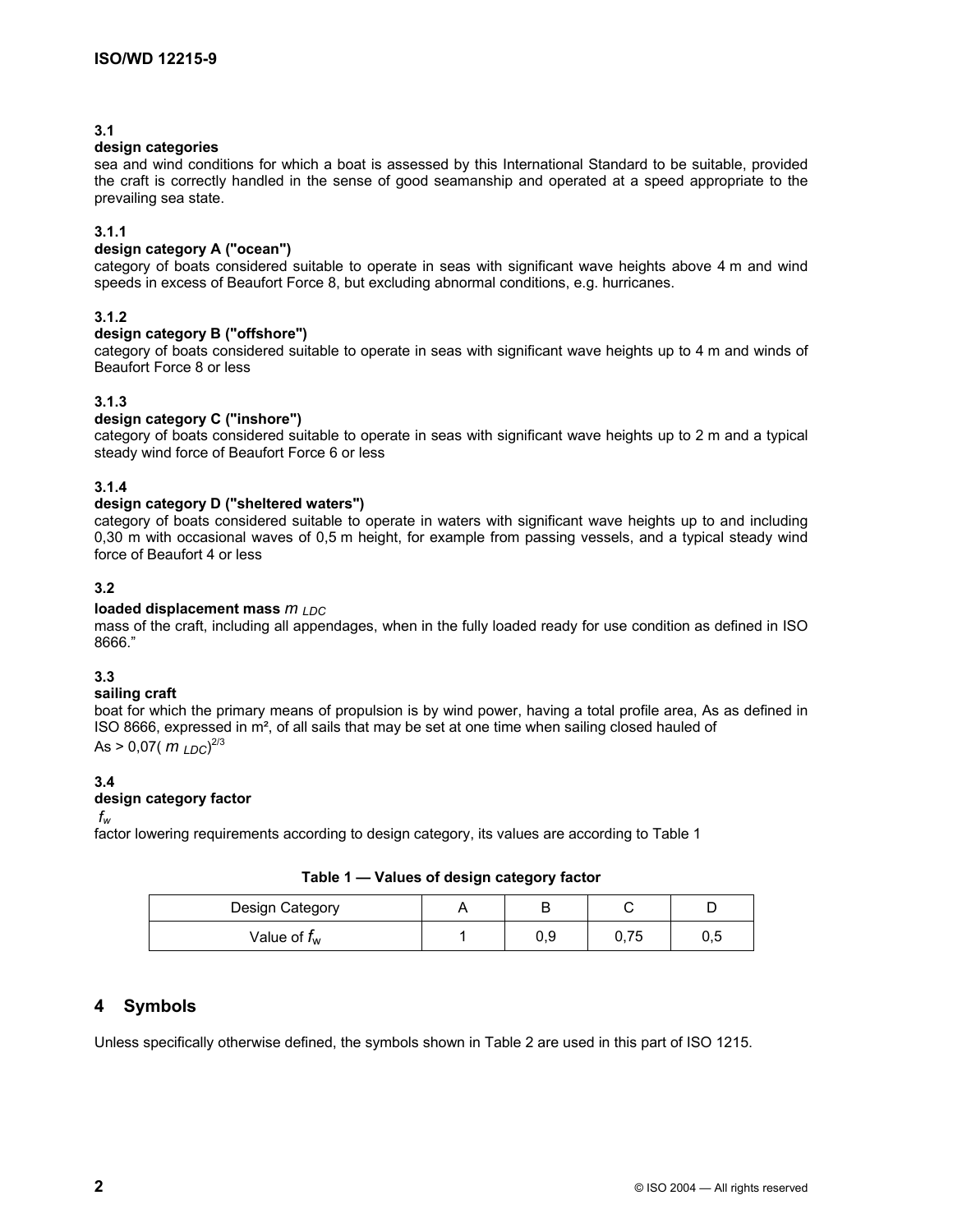| Symbol | Unit                  | <b>Designation/Meaning of symbol</b> | Reference/Article<br>concerned |  |  |  |  |
|--------|-----------------------|--------------------------------------|--------------------------------|--|--|--|--|
|        | <b>Principal data</b> |                                      |                                |  |  |  |  |
|        |                       |                                      |                                |  |  |  |  |
|        |                       |                                      |                                |  |  |  |  |
|        |                       |                                      |                                |  |  |  |  |
|        |                       |                                      |                                |  |  |  |  |
|        |                       |                                      |                                |  |  |  |  |
|        |                       |                                      |                                |  |  |  |  |

## **Table 2 — Symbols, coefficients, parameters**

## **5 Design criteria**

#### **5.1 Design stresses for metal**

#### **5.1.1 Basic design stresses**

For the design tensile, compressive, and flexural loads shall be the smallest of

$$
\sigma_d = 0.5 \sigma_u \text{ or } 0.9 \sigma_y \text{ where relevant}
$$
 (N/mm<sup>2</sup>) (1)

and

$$
\tau_d = \frac{\tau_u}{2} \tag{N/mm²}
$$

where

| $-\sigma_d$ is the design tensile, compressive, and flexural stress       | (N/mm <sup>2</sup> ) |
|---------------------------------------------------------------------------|----------------------|
| $-\sigma_{\mu}$ is the ultimate tensile, compressive, and flexural stress | (N/mm <sup>2</sup> ) |
| $-\sigma_{v}$ is the yield tensile, compressive, and flexural stress      | (N/mm <sup>2</sup> ) |
| $-\tau_d$ is the design shear stress                                      | (N/mm <sup>2</sup> ) |
| $-\tau_{\nu}$ is the design shear stress                                  | (N/mm <sup>2</sup> ) |

For metal, the design shear stress shall be taken as  $\tau_d = 0.577 \sigma_d$ 

The design bearing stress shall be taken as  $\sigma_{bd} = 1.8 \sigma_d$ 

NOTE To be consistent with parts 5 and 8 the design stresses of are high. To take this fact into account, the actual loads are raised by an adequate dynamic factor.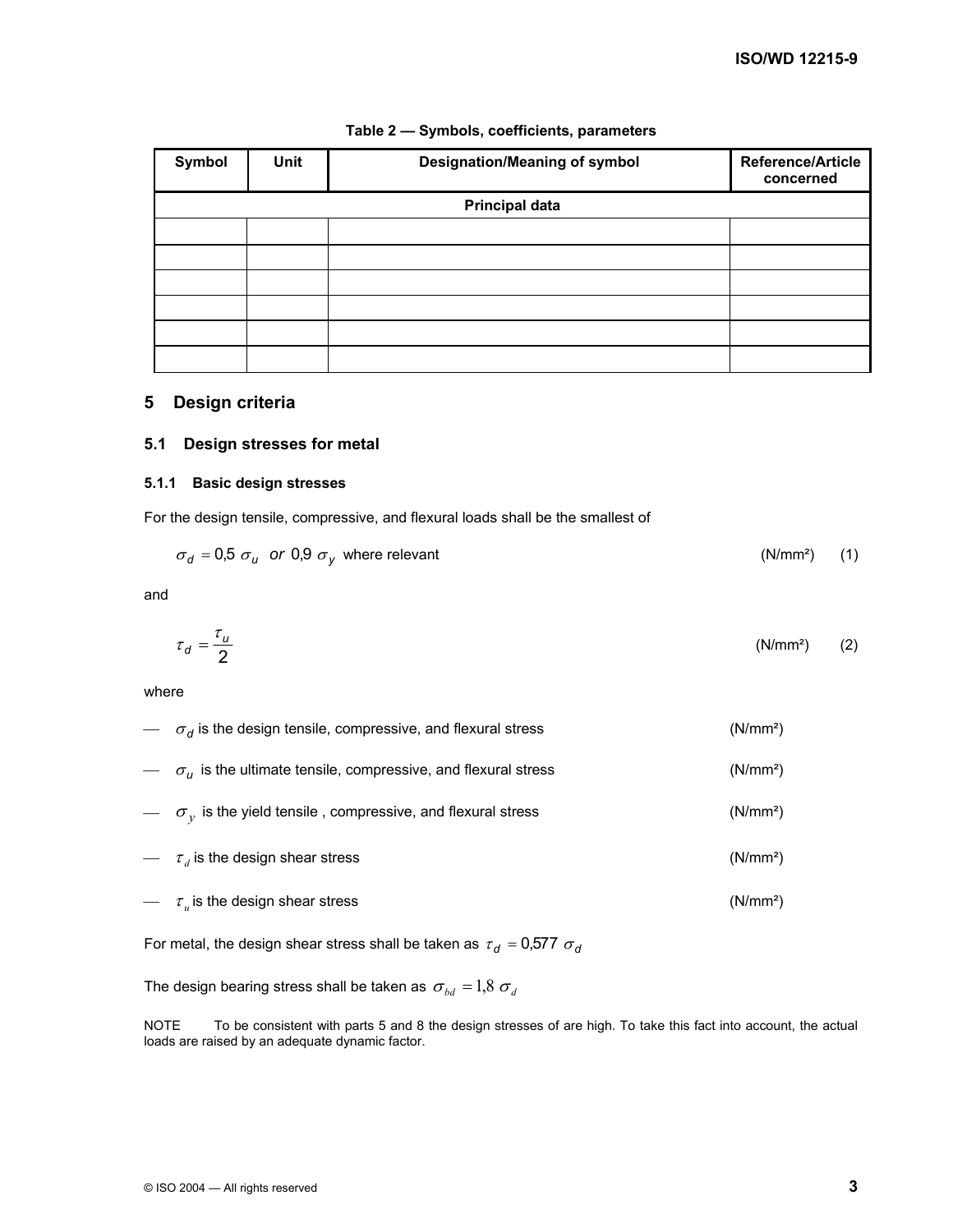#### **5.1.2 Design stresses for typical bolts or metals**

Bolts may be made from the unsophisticated black steel to high quality Stainless steel, or non ferrous metals such as Monel 400, etc. Only Stainless steel or Carbon steel are considered in the present article, because they are the most popular material, but bolts and screws may be made of any material.

#### **5.1.2.1 Stainless steel ISO bolts**

Stainless steel is classed by ISO 3506 into four main categories , see Table 3

|  | Table 3 - Mechanical properties of ISO SS screws according to ISO 3506-1979 |  |
|--|-----------------------------------------------------------------------------|--|
|--|-----------------------------------------------------------------------------|--|

| <b>ISO</b> material | AISI       | Texture     |
|---------------------|------------|-------------|
| А1                  | 303        | Austenitic  |
| Δ2                  | 304        | Austenitic  |
| A4                  | 316        | Austenitic  |
| $C1$ to $C4$        | 400 serial | Martensitic |

If the steel has a low carbon content, the letter L is added after the ISO material

#### **Table 4 — Mechanical properties of ISO SS screws according to ISO 3506-1979**

|    |                   | <b>Property Class</b> |     |     |  |  |
|----|-------------------|-----------------------|-----|-----|--|--|
|    |                   | 50                    |     | 80  |  |  |
| σU | N/mm <sup>2</sup> | 500                   | 700 | 800 |  |  |
| σd | $N/mm^2$          | 250                   | 350 | roc |  |  |

Class 50 is usually made by machining a thread from a solid rod. This is how are made threaded rods. These screws are used for lowest quality screws.

Class 70 and 80 are made by a combination of stamping and cold stretching, this is the most used threads.

Quality SS bolts are usually stamped on their head with, on top the identification of the manufacturer wwith 3 letters, and below the ISO material and class quality.

For example A4 L – 80 means Iso Material A4 with low carbon and Class 80.

#### **5.1.2.2 Steel ISO bolts**

Steel (plain or galvanized) are classed by ISO 898-1 into several classes. The fist digit multiplies by 100 gives the ultimate strength  $\sigma_u$  (N/mm<sup>2</sup>.) The yield strength  $\sigma_v$  is obtained by multiplying the fist digit by 10 times the second digit.

|    |                   |     | ISO Class According to ISO 898-1-1988 |     |     |     |         |      |
|----|-------------------|-----|---------------------------------------|-----|-----|-----|---------|------|
|    |                   | 4.8 | 5.6                                   | 5.8 | 6.8 | 8.8 | 10.9    | 12.9 |
| σu | $N/mm^2$          | 400 | 500                                   | 500 | 600 | 800 | 1 0 0 0 | 200  |
| σν | N/mm <sup>2</sup> | 320 | 300                                   | 400 | 480 | 640 | 900     | 1080 |
| σd | N/mm <sup>2</sup> | 200 | 250                                   | 250 | 300 | 400 | 500     | 600  |

**Table 5 — Mechanical properties of ISO Steel screws** 

## **5.1.3 Combined design stresses**

For metallic elements, equation (3) shall be fulfilled in any point of the stock: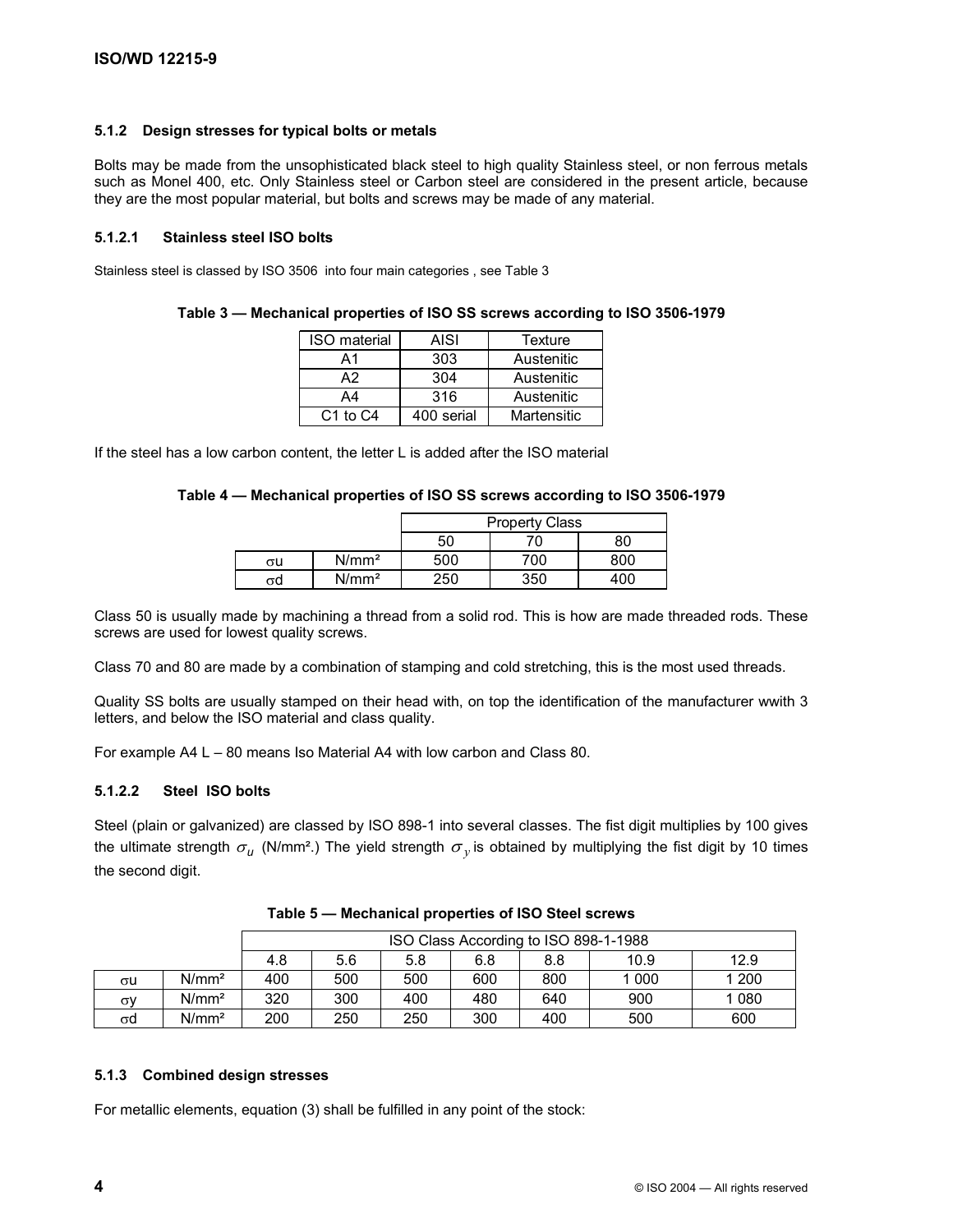$$
\sqrt{\sigma^2 + 3\tau^2} \leq \sigma_d \tag{3}
$$

## **5.2 Design stress for other metals**

The mechanical properties of metals shall be according to ISO 12215-3.The values of Table 6 may also be used.

RL and GD This table needs correcting to reflect 'as-welded' properties and shall also include Temet 25 Duplex, Aquamet, etc

| <b>Material</b>                         | <b>ISO or other</b>           | σd                | $\sigma$ d welded | $\sigma$ d bearing |
|-----------------------------------------|-------------------------------|-------------------|-------------------|--------------------|
|                                         |                               | N/mm <sup>2</sup> | N/mm <sup>2</sup> | N/mm <sup>2</sup>  |
|                                         | <b>Stainless Steels</b>       |                   |                   |                    |
| AISI 304                                |                               | 176               | 176               | 316                |
| AISI 316, 316 L                         |                               | 176               | 176               | 316                |
|                                         |                               |                   |                   |                    |
| 17-4 PH, F16 PH                         | ASTM 630, Type a              | 500               | <b>NR</b>         | 900                |
| DX45, Uranus                            | 4462                          | 330               |                   | 594                |
|                                         | <b>Mild Steel</b>             |                   |                   |                    |
| A42                                     |                               | 210               | 210               | 378                |
|                                         | Cast Iron for ballast keel    |                   |                   |                    |
| <b>EN-GJL -150</b>                      | ISO 185/JL/150                | 75                | 75                | 135                |
|                                         | <b>Aluminium Alloys</b>       |                   |                   |                    |
| 5083 H 111                              |                               | 113               | 113               | 203                |
| 6005 A T6 d=<50 mm                      |                               | 135               | 135               | 243                |
| 6005 A T6 d>50 mm                       |                               | 130               | 130               | 234                |
| 6061 T6                                 |                               | 145               | 145               | 261                |
| 6082 T6                                 |                               | 155               | 155               | 279                |
|                                         | <b>Titanium Alloys</b>        |                   |                   |                    |
| UTA 6V                                  |                               | 450               | NR.               | 810                |
|                                         | <b>Copper Alloys</b>          |                   |                   |                    |
| Bronze-Manganese                        |                               | 221               |                   | 397                |
| Bronze-Ni-Al                            |                               | 351               |                   | 632                |
| Monel 400                               |                               | 275               |                   | 495                |
| Monel 500                               |                               | 480               |                   | 864                |
|                                         | <b>Lead - Antimony Alloys</b> |                   |                   |                    |
| Pure Lead                               |                               | 9                 |                   | 16                 |
| Lead with 1% Antimony                   |                               | 10                |                   | 18                 |
| Lead 96 % with 4 % Antimony (Hard Lead) |                               | 40                |                   | 72                 |

Table 6 – Values of  $\sigma_d$  and  $\sigma_d$  bearing for typical metals

#### **5.3 Design stress for FRP or wood elements**

For FRP or wood elements, equation (4) shall be fulfilled:

$$
\left(\frac{\sigma}{\sigma_u}\right)^2 + \left(\frac{\tau}{\tau_u}\right)^2 < 0.25\tag{4}
$$

where

 $-\sigma_u$  is the appropriate ultimate normal strength for the component under consideration (N/mm<sup>2</sup>)

 $u = \tau_u$  is the minimum shear strength for the component under consideration  $( N/mm^2 )$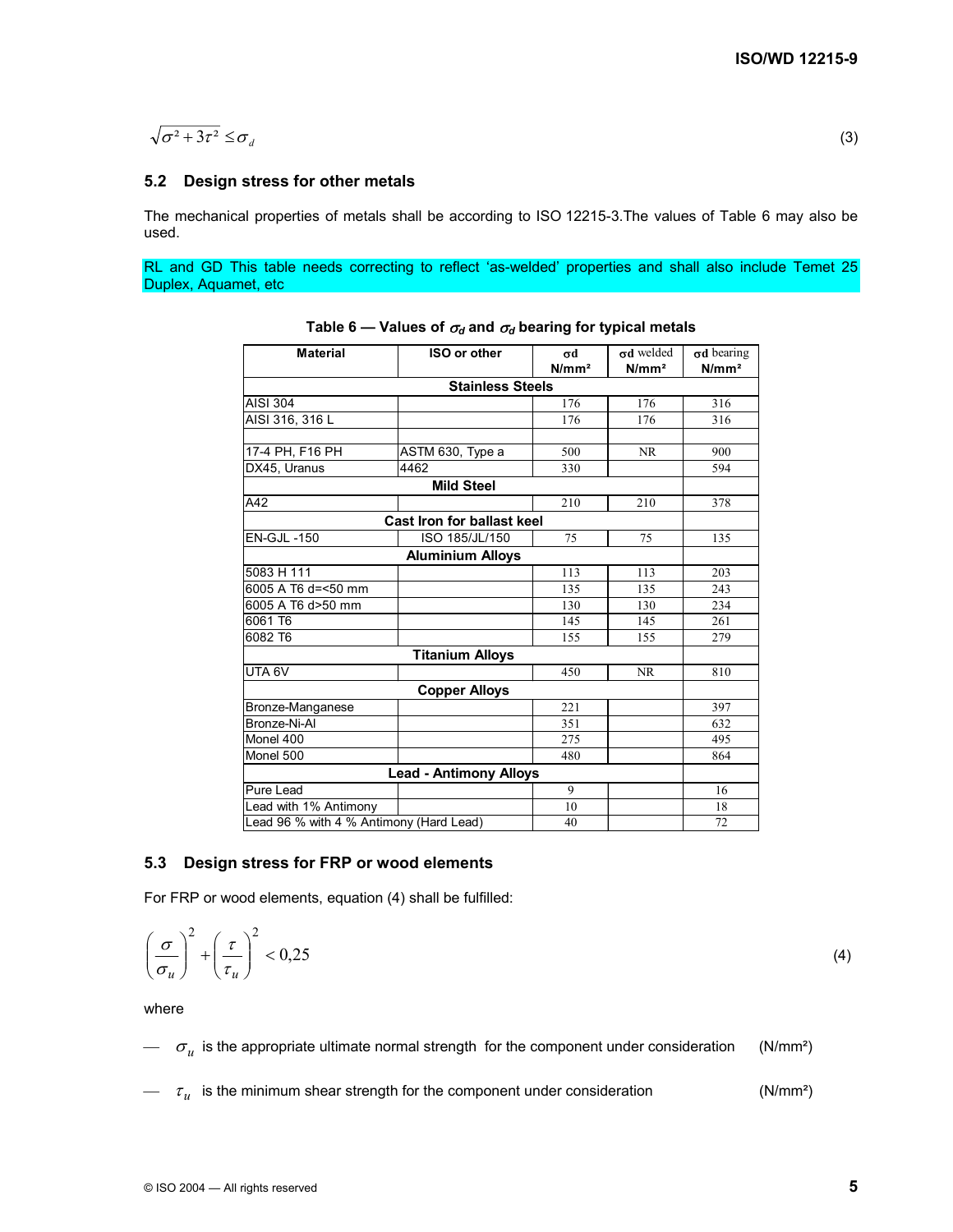## **6 Load on appendages**

#### **6.1 Gravity and dynamic loads on ballast keels.**

**6.1.1 Load due to heel** (see figure 1)

 $M_{\text{ad}} = 30$   $f_{\text{w}}$  *Q a* is the ballast keel design bending moment at keel junction, (Nm) (5)

any element of the ballast keel, connection, and boat structure shall not to exceed its design stress under this load.

NOTE This bending moments includes a factor which reflects dynamic effects

where

- *Q* is the mass of ballast keel, (kg)
- *a* is the vertical distance from CG of keel to keel junction (m)



a: ballast bolted on a skeg b: ballast directly bolted on the hull c: bolted keel not fully ballasted

#### **Figure 1 — Different types of bolted ballast keel**

#### **6.1.2 Maximum longitudinal allowable offset** (see figure 2)

If the arrangement of the ballast CG is longitudinally distant of more than 0,2 L bolts from a vertical from the Centre of surface of the bolts, it is outside the scope of the present part of ISO 12215.

NOTE In this case, the corresponding longitudinal and vertical bending and torsional moments induced by the ballast weight shall also be considered.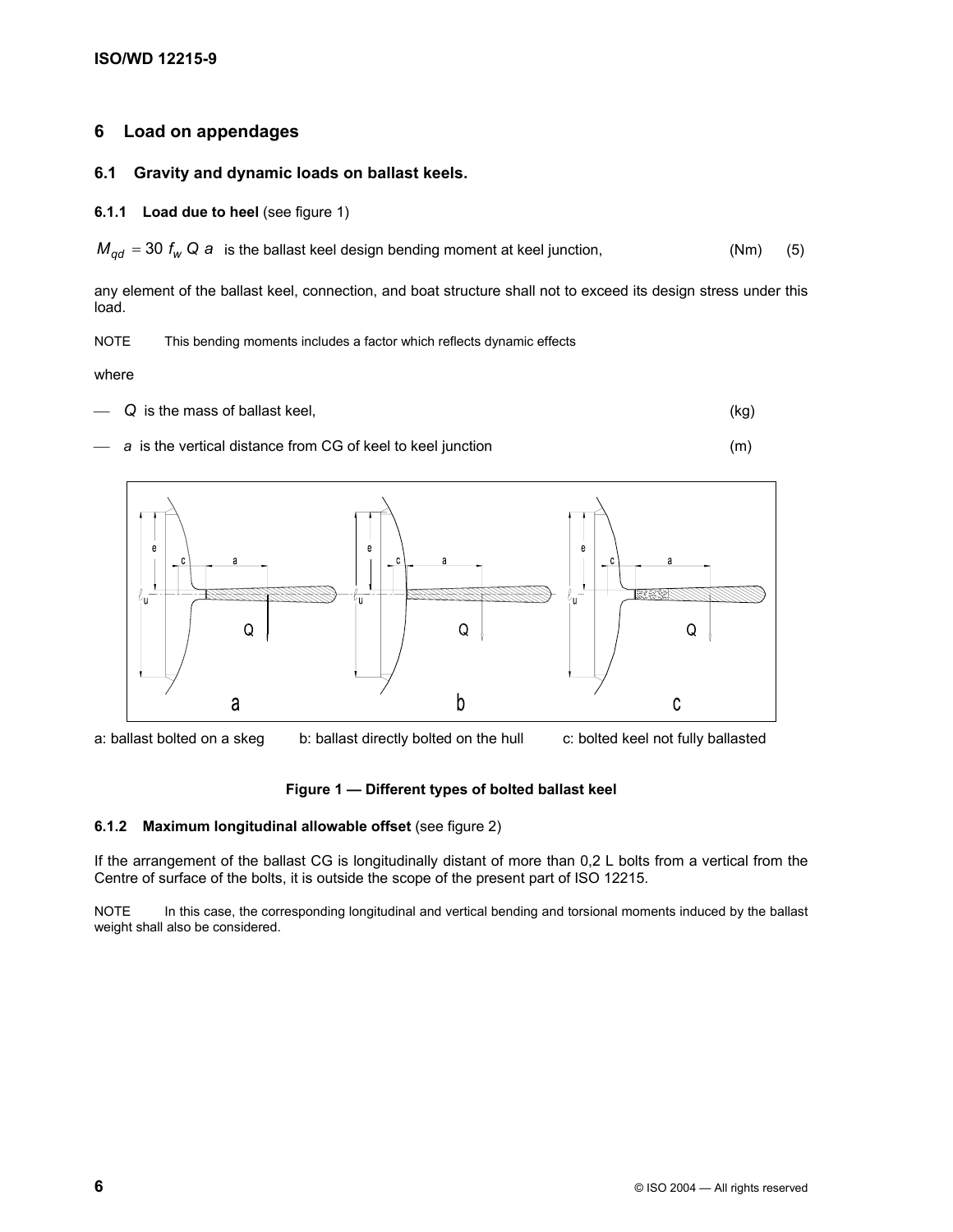

**Figure 2 — Keel rake smaller or greater than 0,2 Lbolts** 

#### **6.1.3 Vertical load case** (see figure 3)

This case allows for the possibility that the keel could de subjected to a vertical force. Equation (6) presumes a low to moderate impact speed and is intended to cover cases of dry-docking or grounding.

considers a slow speed grounding or dry docking with moderate dynamic effect.

The boat structure and keel connection and stiffeners shall be able to withstand without exceeding design stresses a vertical force  $F_{\text{qvd}}$  exerted at the ballast keel CG

$$
F_{\text{qvd}} = 15f_{\text{w}} \left( m_{\text{LDC}} - Q \right) \tag{N} \tag{6}
$$

where

 $m_{\text{LDC}}$  is the fully loaded mass of the craft as defined in 3.2 (kg)

 $-$  other dimensions previously defined.

#### **6.1.4 Longitudinal load case**

This case allows for acknowledges the possibility that the keel could de subjected to a horizontal force. Equation (7) presumes a low to moderate impact speed and is intended to cover impact of submerged objects.

The boat structure and keel connection shall be able to withstand without exceeding design stresses a longitudinal force  $F_{qd}$  exerted at the ballast keel CG

$$
F_{qld} = 2.4 f_w (m_{LDC} - Q) \frac{L_H}{T}
$$
 (N) (7)

where

- *T* is the maximum draft of the craft  $(m)$
- other dimensions previously defined.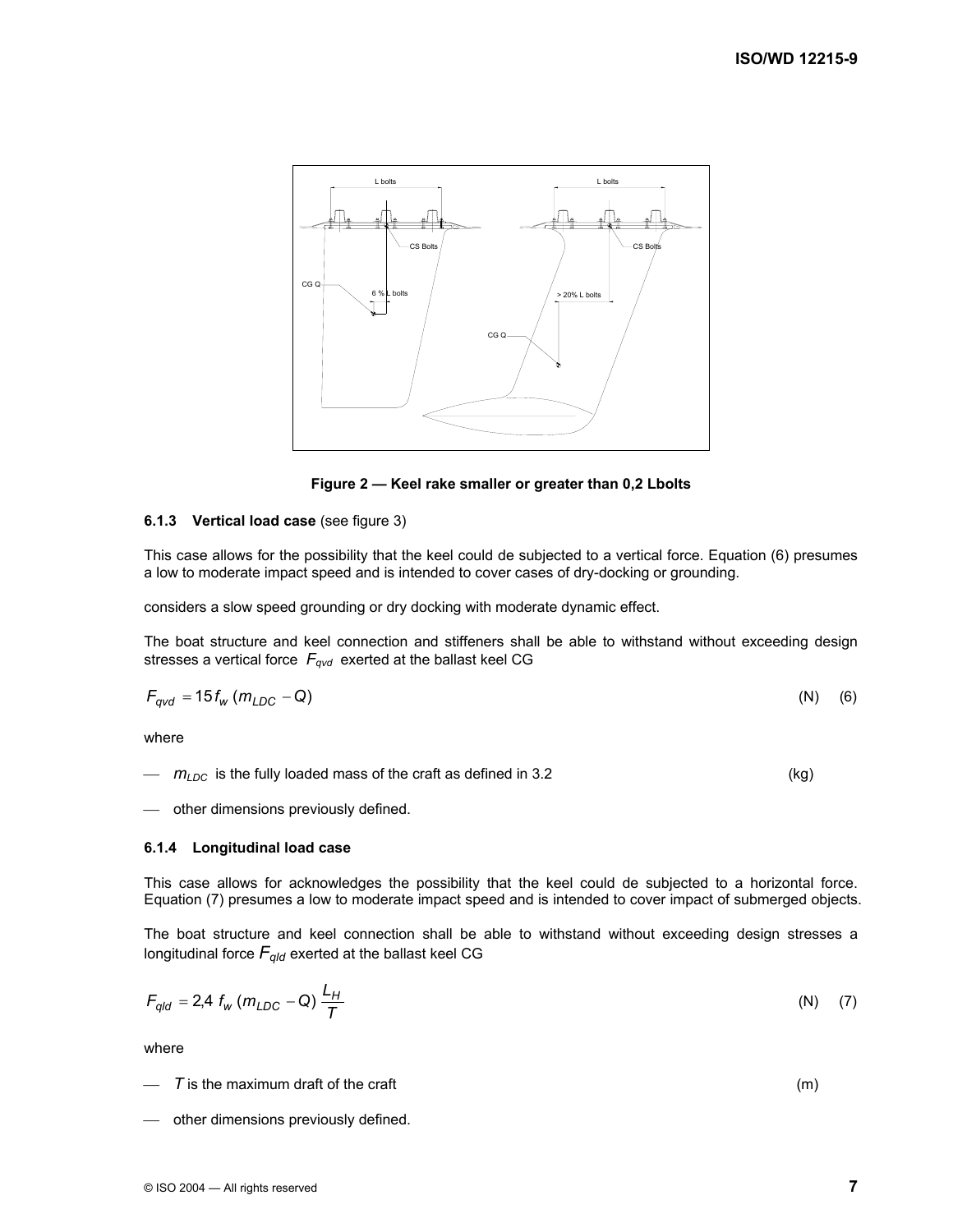#### **6.2 Design loads on non ballasted centreboards or daggerboards.**

#### **6.2.1 Design loads for any type of boards**

For non ballasted boards, the loads and design stresses shall be assessed as for rudders in ISO 12215-8, but using upwind speed  $V_{\mu}$  instead of maximum speed.

$$
Vu = 1.5 \cdot 1.45 \quad V^2 A \; \frac{h_r}{2} = 2.175 \; V^2 A \; \frac{h_r}{2} \tag{knt} \tag{8}
$$

Where

| $\hspace{0.1cm}\longrightarrow\hspace{0.1cm}$ V is the maximum speed of the craft | (knt)             |
|-----------------------------------------------------------------------------------|-------------------|
| - A is the outside area of the board                                              | (m <sup>2</sup> ) |

 $h_r$  is the vertical span of the board when the boat is upright  $(m)$ 

#### **6.2.2 Design loads for boards fitted on capsize recoverable boats**

For capsize recoverable boats according to 12217, the board shall be able to support without exceeding the design stress  $\sigma_d$  when the force  $F_{tb}$  at the tip of the board

$$
F_{tb} = 10 \, n75 = 750 \, n \tag{N}
$$

Where *n* is the minimal number of persons for recovering from capsize according to ISI 12217

## **7 Design strength of ballast keels**

#### **7.1 Ballast keel material design strength**

See the relevant values in Table 6, or use specific data.

#### **7.2 Resistance of ballast keels**

#### **7.2.1 General case**

The design stress within the ballast keel material(s) shall not be exceeded in any point the design stress.

At the keel junction 
$$
\sigma = \frac{M_{qd}}{SM_q} \le \sigma_{dq}
$$
 (N/mm<sup>2</sup>) (10)

Where

$$
M_{qd} = 30 f_w Q a
$$
 is the ballast keel design bending moment at keel junction, (Nm) defined in eq (5)

$$
- SMq is the Section modulus of the ballast keel
$$
 (cm3)

If the level of keel junction is not the critical one, the same method shall be applied at this level, interpolationg the heel Moment.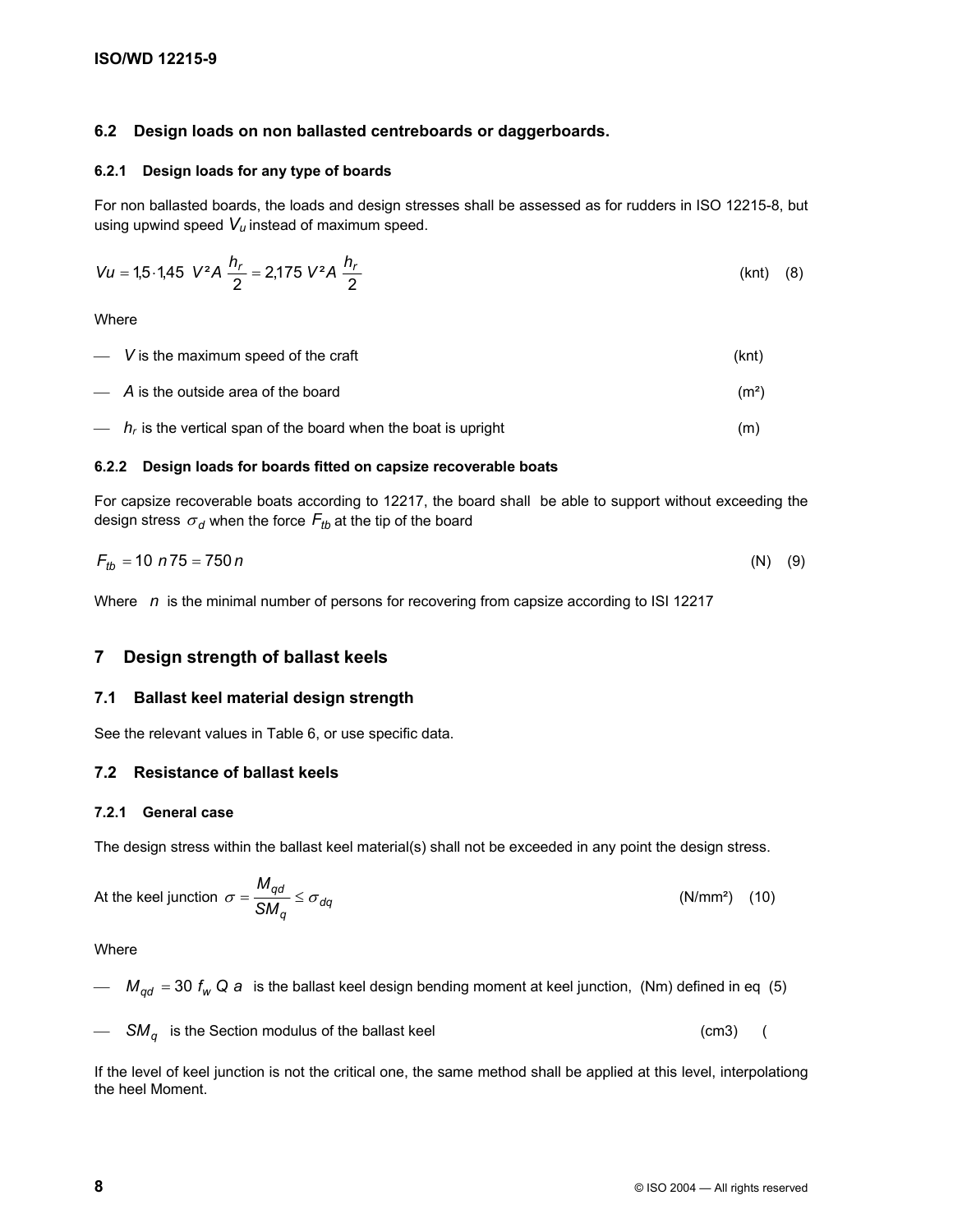#### **7.2.2 Lead ballast**

Lead or lead alloys have such low mechanical properties that thin and deep fins lead alloy ballasts usually need a steel framing and top flange to allow both sufficient bending strength and connection.

As screws of bolts have difficulties to fix in lead, the mechanical connection of lead ballast keel is usually made with threaded rods cast in the lead. Their lower part is either bent or connected to plats to ensure a correct anchoring of these threaded rods in the lead.

#### **7.2.3 Case of solid NACA foil**

For solid NACA foils

$$
S = C_1 L_f b_f \tag{11}
$$

$$
SM = C_2 \ 10^6 \ b_f \frac{L_f^2}{6} \tag{12}
$$

where

 $b_f$  is the maximal beam of the foil  $(m)$ 

- $\mu$ , is the horizontal chord length of the foil  $(m)$  (m)
- C1 and C2 are given in Table

#### Table 7 — Values of coefficient  $C_1$  and  $C_2$

| Naca Profile | M     |       |
|--------------|-------|-------|
| 0012         |       |       |
| 65a12        | 0.674 | 0,460 |

#### **7.2.4 Hollow NACA foil**

To be implemented, if needed.

#### **8 Analysis of bolted ballast keels**

#### **8.1 Bolt material choice**

#### **8.1.1 Bolt material for chemical corrosion.**

All copper bases alloys of Table 6 may be used. Monel is one of the best but expensive.

Brass shall not be used in any case as it loses its zinc in sea water environment. Alloy named "Admiralty brass" is in fact a Bronze that may be used.

A2 bolts not recommended if any risk of being under water

A4 bolts highly recommended, but might be subject to corrosion in non oxidizing atmosphere. Care shall be taken when used in wooden boats, where under de-oxidized water.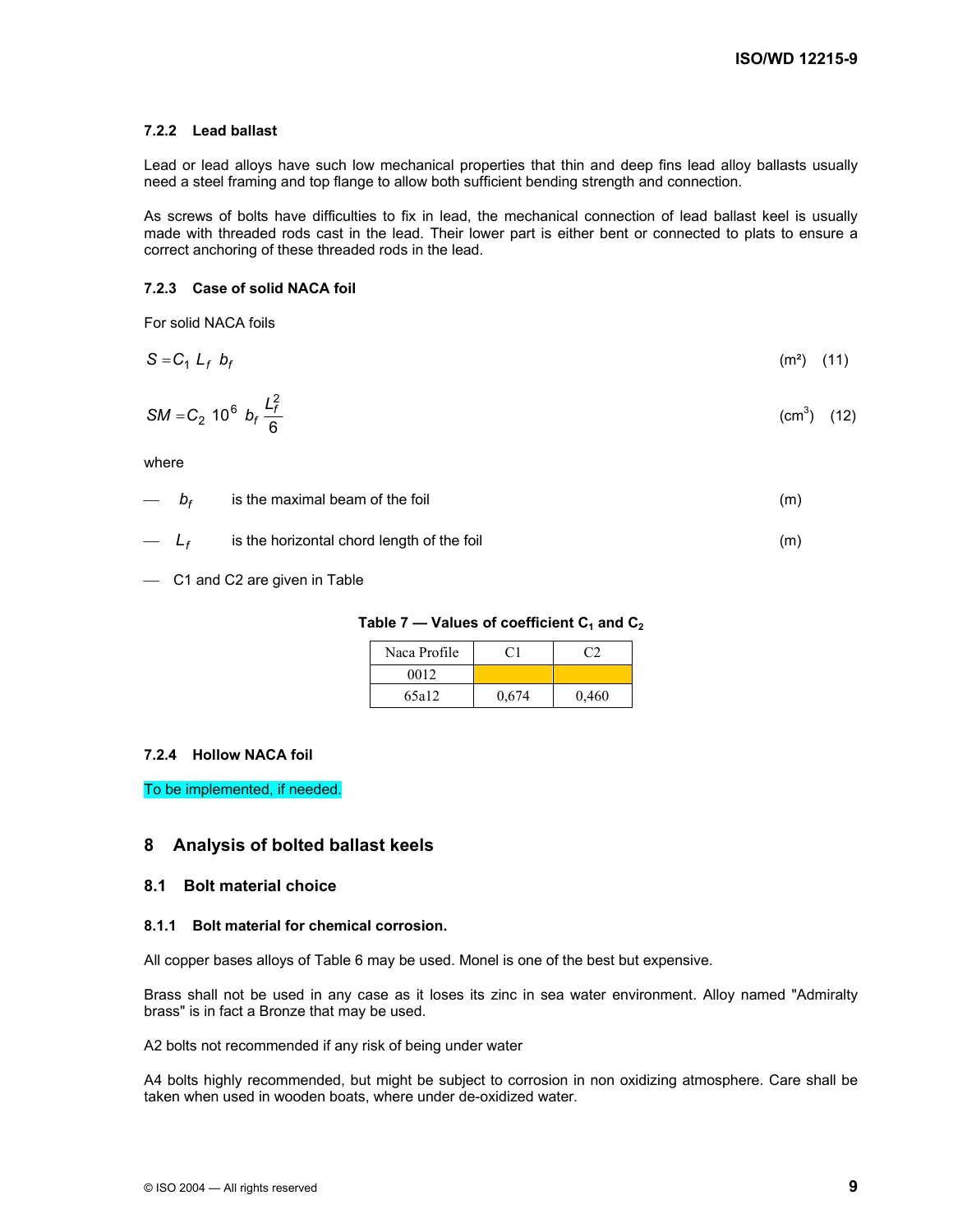C1 to C4 (Martensitic stainless steels) may have very high mechanical properties, after heat treatment, but are prone to crevice corrosion under tension, they should therefore only be used with the utmost care and where there is very limited risk of corrosion.

#### **8.1.2 Prevention of electrolytic corrosion**

On aluminium boats, non Aluminium bolts shall be electrically insulated from the rest of the structure, for example by inserting insulation bushings and washers.

#### **8.2 Bolt diameter determination**

#### **8.2.1 Case where the longitudinal bending moment is negligible**

In the case where the longitudinal bending moment is neglected (Keel CG less than 20% of L bolts from bolts centre of surface, see 6.1.2), the bending moment at the keel junction is  $M_{qd}$  defined by equation (5).

For each bolt, the following inequation (8) shall be fulfilled :

$$
\sigma_i = \frac{1270 \ b_i M_{qd}}{\sum b_i^2 d_i^2} \le \sigma_d \tag{N/mm²}
$$

where

- $\mu$  *M*  $_{q_d}$  is the heeling moment defined in 6.1.1, equation (5) (Nm)
- $\frac{d}{i}$  is the diameter of the neck (at the bottom of the thread )of the bolt considered ( $i=1,2$ , etc) (mm)
- $b_i$  is the distance between the hinge bearing line and each bolt axis on the opposite side from the ballast centreline. (mm)
- $\sum b_i^2 d_i^2$  is the sum of the product of  $b_i$  and  $d_i$  squared for each bolt row. (mm<sup>4</sup>  $\text{m}^4$

The "hinge bearing line" is a fictitious line around which the ballast is considered to bear on the bottom of the hull or skeg. When the boat is upright, the bearing pressure is uniform and equal to the sum of the tensile pretension loads of the bolts divided by the bearing area. When the boat heels, the windward bearing pressure is relieved and the leeward pressure is increased to achieve a triangular pressure repartition summarised in Figure 3 a. Pressure is considered nil at hinge bearing line, and the tensile load on each bolts is proportional to its distance di from hinge line.

For foil shaped ballast, Naca profile or equivalent, the hinge line is located  $0.425 b_{qmax}$  leeward of keel axis

For ballast with a top flange, the hinge line is located  $0.5b_f$  leeward of keel axis

Where  $b_{\text{cmax}}$  is the maximum width of the keel at its bolting level, and  $b_f$  the flange width

The 0,425  $b_{qmax}$  value is considered as the mean of the effective bearing curve of the foil.(85% of mid width)

#### **8.2.2 Bearing pressure topics**

The maximum bearing pressure at the hinge line level is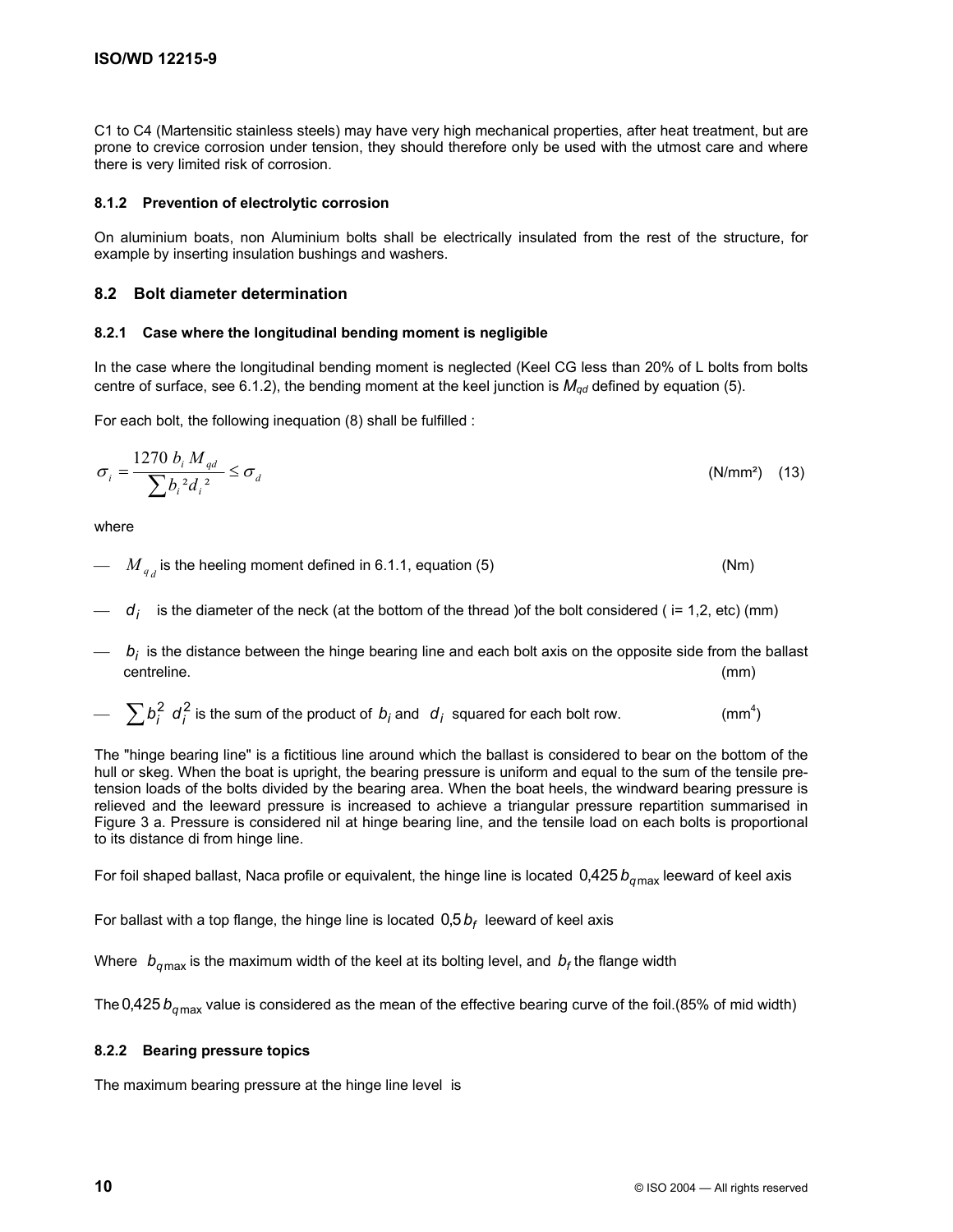#### **ISO/WD 12215-9**

$$
p_{\text{max}} = \frac{126 \ f_w \ Q \ a}{L_q \ b_{q\text{max}}^2} \le 0.5 \sigma_{bu} \text{ for keel without a top flange}
$$
 (N/mm<sup>2</sup>) (14)

$$
p_{\text{max}} = \frac{91 \, f_w \, Q \, a}{L_f \, b_f^2} \le 0.5 \sigma_{bu} \text{ for keel with a top flange}
$$
 (N/mm<sup>2</sup>) (15)

NOTE Equation (5) comes from the equilibrium between pressure and bending moment:  $\frac{q}{2}$   $\frac{q}{2}$   $\frac{q}{2}$   $\frac{q}{2}$   $\frac{q}{2}$   $\frac{q}{2}$   $\frac{r}{2}$   $\frac{r}{2}$   $\frac{q}{2}$   $\frac{q}{2}$   $\frac{r}{2}$   $\frac{q}{2}$   $\frac{r}{2}$   $\frac{q}{2}$   $\frac{r}{2}$   $\frac{q}{2}$   $\frac{r}{2}$   $\frac{r}{2}$   $\frac{q}{2}$   $\frac{r}{2}$   $\frac{r}{2}$   $\frac$  $L_{\alpha}$  0,85  $b_{\alpha \text{max}}$  p  $q^{q}$  <sup>0,65</sup>  $\nu_{qmax}$   $\nu_{max}$  0,66 0,85  $b_{qmax}$  = 30 2 0,85  $\frac{\text{max}}{\text{max}}$  0,66 0,85 $b_{q\text{max}} =$ 

As the surfaces of respectively the top of the ballast keel and bottom of hull or skeg cannot perfectly match in practice, a intermediate layer jointing compound, usually made or reinforced resin, is usually placed in between. The design compressive strength of this material shall be greater that the maximal bearing pressure defined above.

For wooden boats, the wood crushing strength is often lower than the maximal bearing pressure. The wood shall therefore be reinforced by a saturation of pure and/or reinforced epoxy resin.

For lead keels, the ultimate compression of lead, even allowed with antimony, is very low, and care shall be taken to avoid that the bearing design pressure to be greater than the lead design compressive strength. Lead is often reinforce by a steel backbone and upper flange.

According to Annex E of ISO 12215-5 the crushing strength of wood is respectively 0,073  $\rho$  and 0,070  $\rho$  for softwoods and hardwoods, where  $\rho$  is the wood density (kg/m<sup>3</sup>)

#### **8.2.3 Bolt diameter rough evaluation**

Before applying equation (13) a rough evaluation of the bolt diameter for a first iteration of formula (13), one can use formula (16) which is only fully valid if all the  $b_i$  and  $d_i$  are respectively the same.

$$
d_i \text{ approx} = \sqrt{\frac{1270.M_{qd}}{\sigma_d \cdot \sum b_i}}
$$
 approximate neck diameter of the bolts (mm) (16)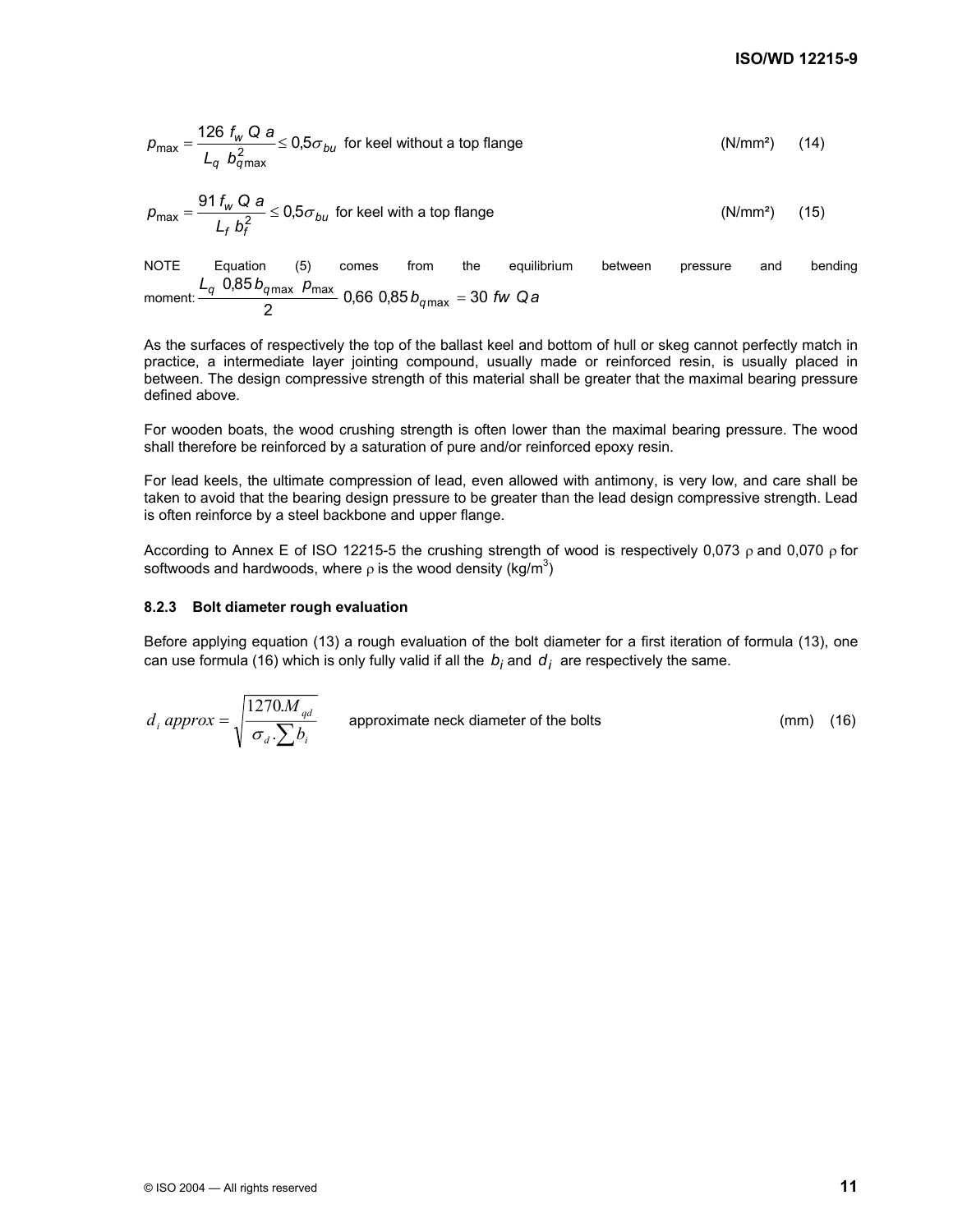

Figure a : Sketch of transverse load Figure b: Keel directly bolted Figure c: Keel with a top flange

Key:

1 Bearing line // to centreline at *0,425 b q max* of b flange max

#### **Figure 3 — Sketch of keel bolts**

#### **8.2.4 Validity of the calculations**

The above calculation is only valid if all the bolts are stressed. This condition is considered met if :

- the bolts are less than 20di from the closest part of the floor.
- the bolts are fitted with counter plates and washers. This counter plate shall be at least 0,25 di thick, at least 3di wide, and 3di beamier each side than the bolts (see Figure 3).The counter plates can be made even stiffer if fitted with one or two flanges ( L or U shaped)
- give requirements for ratio of cast iron flange protruding length to thickness according to strength : to be implemented at DIS stage

With these above conditions, the bolts are considered as fully stressed and the effort is fed to the floor by shear stress, either via laminated angles or welds.

If the bolts are farther from floors, the shell is normally not stiff enough to stress all the bolts, then keelsons able to transmit the bolt loads are needed, or only the bolts really working will be considered.

The above keelsons shall be able to transmit M and F according to the force of the bolts and their distance from the floor.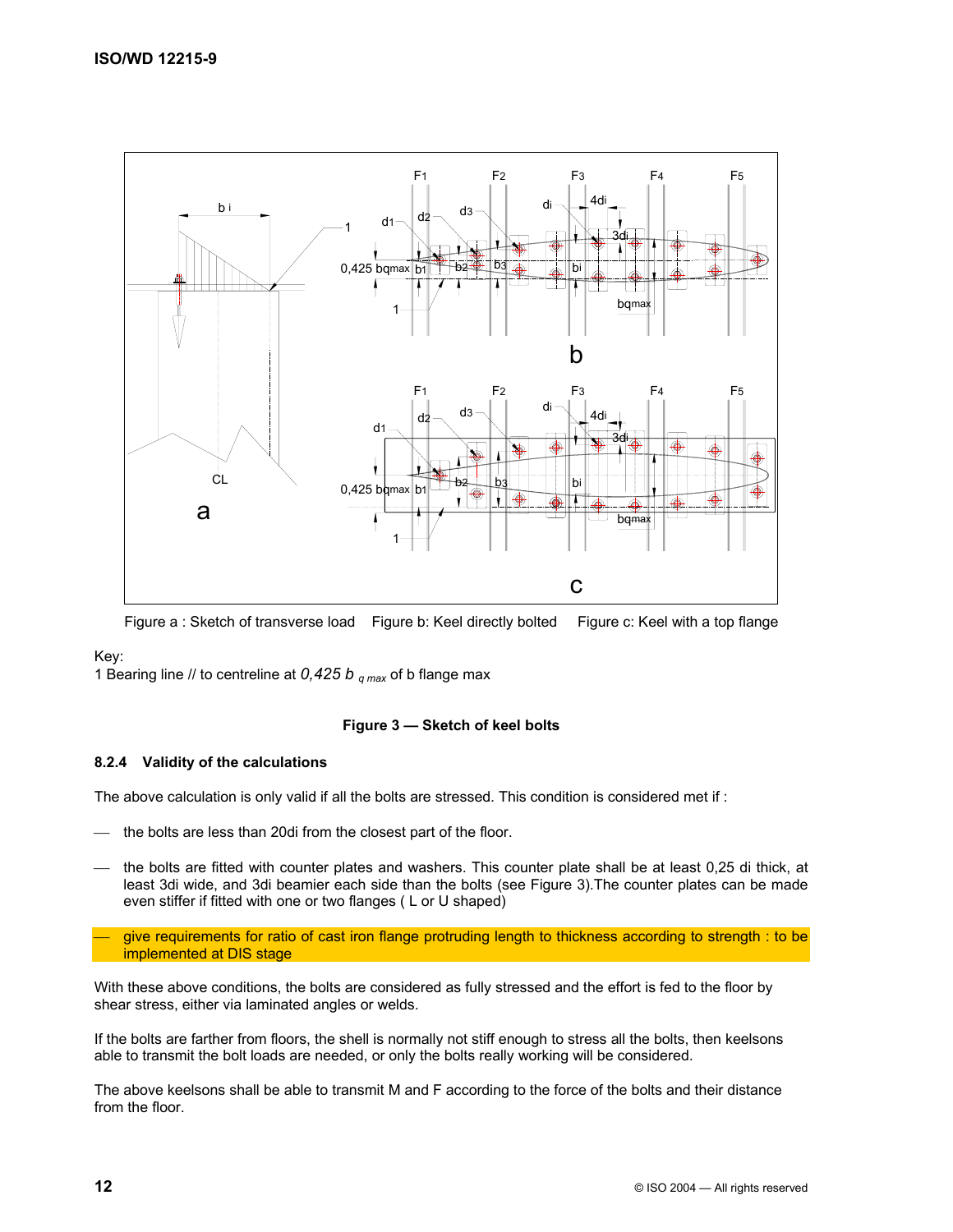#### **8.2.5 Bolt final evaluation**

Equation (8) is only related to the neck diameter of the bolt, i.e the diameter at the bottom of the thread.

Table 3 gives the correspondence between this neck diameter and the nominal diameter according to thread type.

Where a bolt diameter is on table 3, and pitch is not known, normal pitch is to be assumed.

Where a bolt diameter is not on table 3,

- $-$  if the pitch is known d neck = d-1,227 p
- $-$  if the pitch is not known d neck =0,82 d

|         | Normal Pitch |              |                 | Fine Pitch |              |                 |  |
|---------|--------------|--------------|-----------------|------------|--------------|-----------------|--|
| d       | p            | d neck       | S neck          | p          | d neck       | S neck          |  |
| nominal | (pitch)      | $ISO \, d_3$ |                 | (pitch)    | $ISO \, d_3$ |                 |  |
| mm      | mm           | mm           | mm <sup>2</sup> | mm         | mm           | mm <sup>2</sup> |  |
| 12      | 1,75         | 9,85         | 76,2            | 1,5        | 10,16        | 81,1            |  |
| 14      | 2,00         | 11,55        | 104,7           | 1,5        | 12,16        | 116,1           |  |
| 16      | 2,00         | 13,55        | 144,1           | 1,5        | 14,16        | 157,5           |  |
| 18      | 2,50         | 14,93        | 175, 1          | 1,5        | 16,16        | 205, 1          |  |
| 20      | 2,50         | 16,93        | 225,2           | 1,5        | 18,16        | 259,0           |  |
| 22      | 2,50         | 18,93        | 281,5           | 1,5        | 20, 16       | 319,2           |  |
| 24      | 3,00         | 20,32        | 324,3           | 1,5        | 22,16        | 385,7           |  |
| 27      | 3,00         | 23,32        | 427,1           | 1,5        | 25, 16       | 497,2           |  |
| 30      | 3,50         | 25,71        | 519,0           | 2,0        | 27,55        | 596,0           |  |
| 33      | 3,50         | 28,71        | 647,2           | 3,0        | 29,32        | 675,2           |  |
| 36      | 4,00         | 31,09        | 759,3           | 3,0        | 32,32        | 820,4           |  |
| 39      | 4,00         | 34,09        | 912,9           | 3,0        | 35,32        | 979,8           |  |
| 42      | 4,50         | 36,48        | 1045,2          | 4,0        | 37,09        | 1080,6          |  |
| 45      | 4,50         | 39,48        | 1224,1          | 4,0        | 40,09        | 1262,5          |  |
| 48      | 5,00         | 41,87        | 1376,6          | 4,0        | 43,09        | 1458,5          |  |
| 52      | 5,00         | 45,87        | 1652,2          | 4,0        | 47,09        | 1741,8          |  |
| 56      | 5,50         | 49,25        | 1905,2          | 4,0        | 51,09        | 2050,3          |  |
| 60      | 5,50         | 53,25        | 2227,3          | 4,0        | 55,09        | 2383,9          |  |
| 64      | 6,00         | 56,64        | 2519,6          | 4,0        | 59,09        | 2742,6          |  |

#### **Table 8 — Values ISO M Screws**

#### **8.2.6 Bolt screwing and pre-stressing**

Screws and nuts shall be tightened to ensure pre-stressing.

Tightening torque is a function of many parameters such as screw and nut material, screw treatment, friction braking or washers and lubrication. The values of Table 8 are generally recommended values for normal screw pitch. They correspond to a friction coefficient of 0,125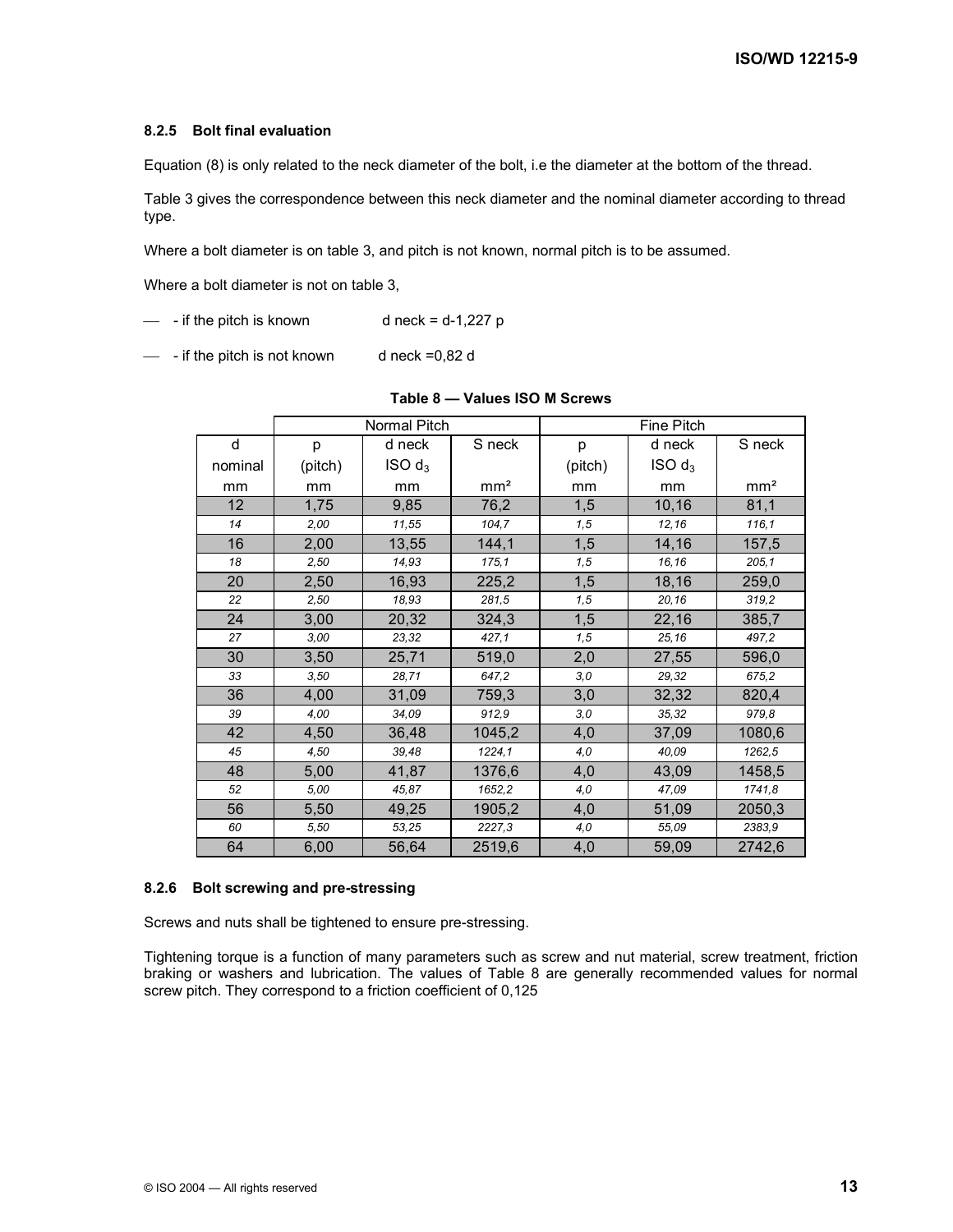| Recommended tightening torque (Nm) according to Class and Nominal Diameter Normal Pitch |      |      |      |       |         |         |         |
|-----------------------------------------------------------------------------------------|------|------|------|-------|---------|---------|---------|
| Class                                                                                   | M 12 | M 16 | M 20 | M 24  | M 30    | M 36    | M 42    |
| 5.6                                                                                     | 36   | 88   | 171  | 295   | 590     | 1 0 3 0 | 1720    |
| 8.8                                                                                     | 83   | 200  | 390  | 675   | 1 3 5 0 | 2 3 6 0 | 3640    |
| 10.9                                                                                    | 117  | 285  | 550  | 960   | 1900    | 3 3 1 0 | 5 0 9 0 |
| 12.9                                                                                    | 140  | 340  | 660  | 1 140 | 2 2 8 0 | 3980    | 6 1 2 0 |

#### **Table 9 — Recommended tightening torque**

## **8.3 Laminate reinforcement in way of ballast keel**

The laminate in way of a ballast keel shall be reinforced according to Part 6 of ISO 12215

#### To be implemented

## **8.4 Structural arrangement in way of ballast keel**

In general, the ballast keel area of the hull shall be supported by floors, attached to longitudinal stiffeners or girders. Other arrangements connecting the floors together and effectively transferring the loads into the hull, are acceptable such as floors without girders that extend with a smooth transition to the shell, etc. (see Part 6 for arrangement examples)

#### **8.4.1 Heeling load**

The design Bending moment of the floors loaded by the ballast keel is:

$$
M_{q_d} = 30 f_w Q(c+a)
$$
 is the design bending moment of the floors loaded by the ballast keel (Nm) (10)

If there are n floors of equivalent stiffness, each floor has to resist a bending moment *n Mqd* (Nm) (11)

Floors made out of homogeneous materials need to have

$$
SM = \frac{30f_w Q (a+c) e}{\sigma_d \cdot \ell_u \cdot n}
$$
 (see Figure 1) (cm<sup>3</sup>) (12)

where

|  | $\sim$ Q is the mass of ballast keel, | (kg) |
|--|---------------------------------------|------|
|  |                                       |      |

 $\overline{a}$  a +c is the vertical distance from CG of keel to mid height of the floors, (m)

|  | $-\ell_{\nu}$ is the width of the floor, | (m) |
|--|------------------------------------------|-----|
|--|------------------------------------------|-----|

- *e* is the horizontal distance from end of floor to outside edge of keel root, (m) (m)
- $\sigma_{d}$  is the design stress,  $(N/mm<sup>2</sup>)$
- $-$  n = number of floors connected to the keel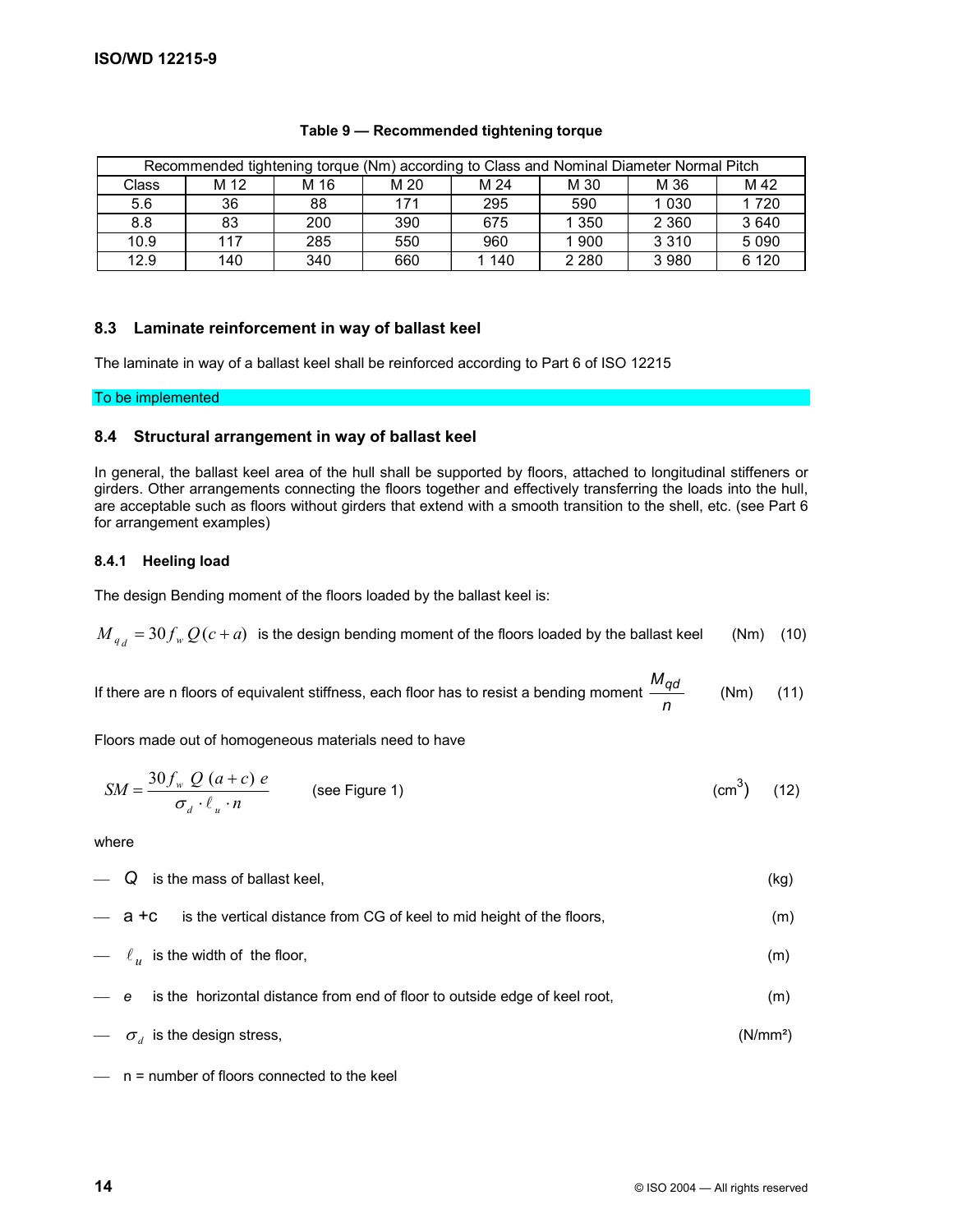## **9 Loads on sailing boats rig attachments**

#### **9.1 Scope**

The scope of this section is a rough evaluation of the standing rig load to allow a basic dimensioning of the chainplates, mast steps, etc and their connection to the rest of the structure. It excludes the attachment points of running rigging, even if in many cases the mainsail sheet is an important element of the boat and mast equilibrium.

Loading cases are multiple (upwind with all sails up, upwind reefed, broaching under spinnaker alone, etc), but are more pertinent when designing and calculating the mast and rig. In the present document, the loads on rig attachments are considered mainly to be dependant from transversal stability, plus some addition loads due to longitudinal stability and pretensioning of longitudinal stays and rig.

## **9.2 Dimensioning heeling/righting moment**

For sailing boats, the equilibrium between heeling and righting moment is used to evaluate the loads exerted on the rig.

#### **9.2.1 Design heeling moment for sailing monohulls**

$$
M_{HD} = f_{W} (3.3 R_{M15} + R_{M_{C} / \text{eV}})
$$
 is the design height moment (Nm) (13)

Where:

- $R_{M15}$  = righting moment at 15<sup>0</sup> heel angle in the fully loaded condition according to ISO 12217, with max. crew positioned at sheerline height but on the centreline of the boat. (Nm)
- *RMcrew* = 140*nBH* is the additional righting added by hiking crew. This moment shall only be calculated if  $75 \text{ n} \geq 0.05 \text{ m}$  <sub>LDC</sub> (Nm)
	- n is the number of person in category C
	- $-B<sub>H</sub>$  is the Beam of hull according to ISO 8666 (m)

#### **9.2.2 Design heeling moment for sailing multihulls**

For large sailing multihulls, the righting moment is so huge that it would not be realistic to assess the load on rig by equating heeling and righting moment. Therefore for multihulls, the design heeling moment is taken when the fist reef is taken, as calculated in ISO 12217-3, unless the boat is stated by its manufacturer to be designed to "fly a hull".

#### To be implemented

#### **9.3 Calculation for single mast**

#### **9.3.1 Mast compression due to heeling moment**

The total vertical (in the coordinate system of the boat) force on the shroud chainplates induced by the wind force is:

$$
F_v = \frac{M_{HD}}{b_c}
$$
 is the vertical mast compression due to heel (N) (14)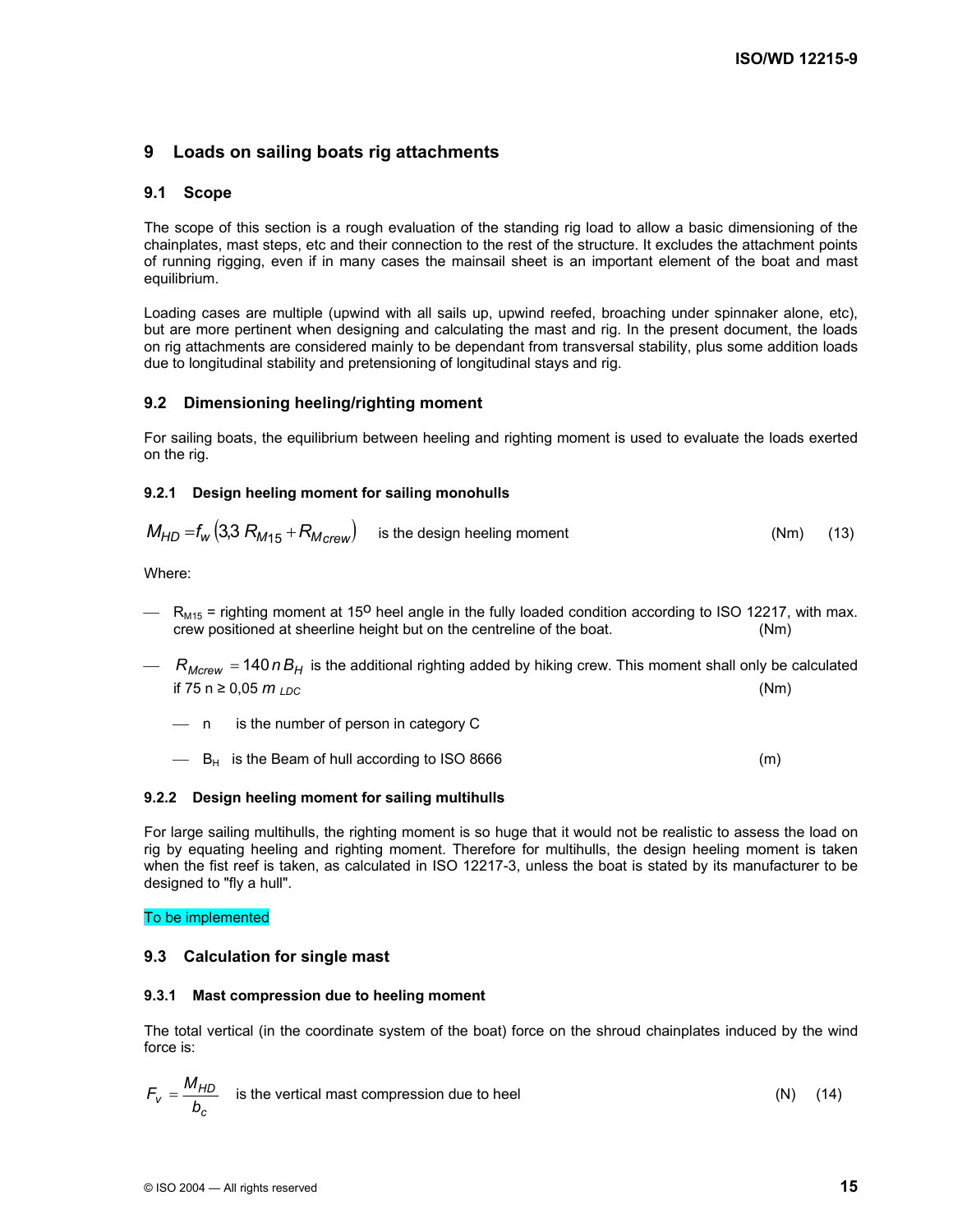|  | $M_{HD}$ | is the design heeling moment as defined in equation (13) | (Nm) |
|--|----------|----------------------------------------------------------|------|
|--|----------|----------------------------------------------------------|------|

 $b_c$  horizontal distance from centreline of the boat to chainplate, (see figure 4) (m) (15)

When chainplates at deck level are not at the same distance from centreline the average distance shall be used.

#### **9.3.2 Design and ultimate loads on rid and rig attachment**



a: One set of spreaders b: Two set of spreaders c: Three set of spreaders d: Typical multihull

**Figure 4 — Typical transversal rig arrangements** 



a: Mast head rig with two sets of spreaders and fore and aft lowers b: Fractional rig with swept back spreaders d: Typical multihull rig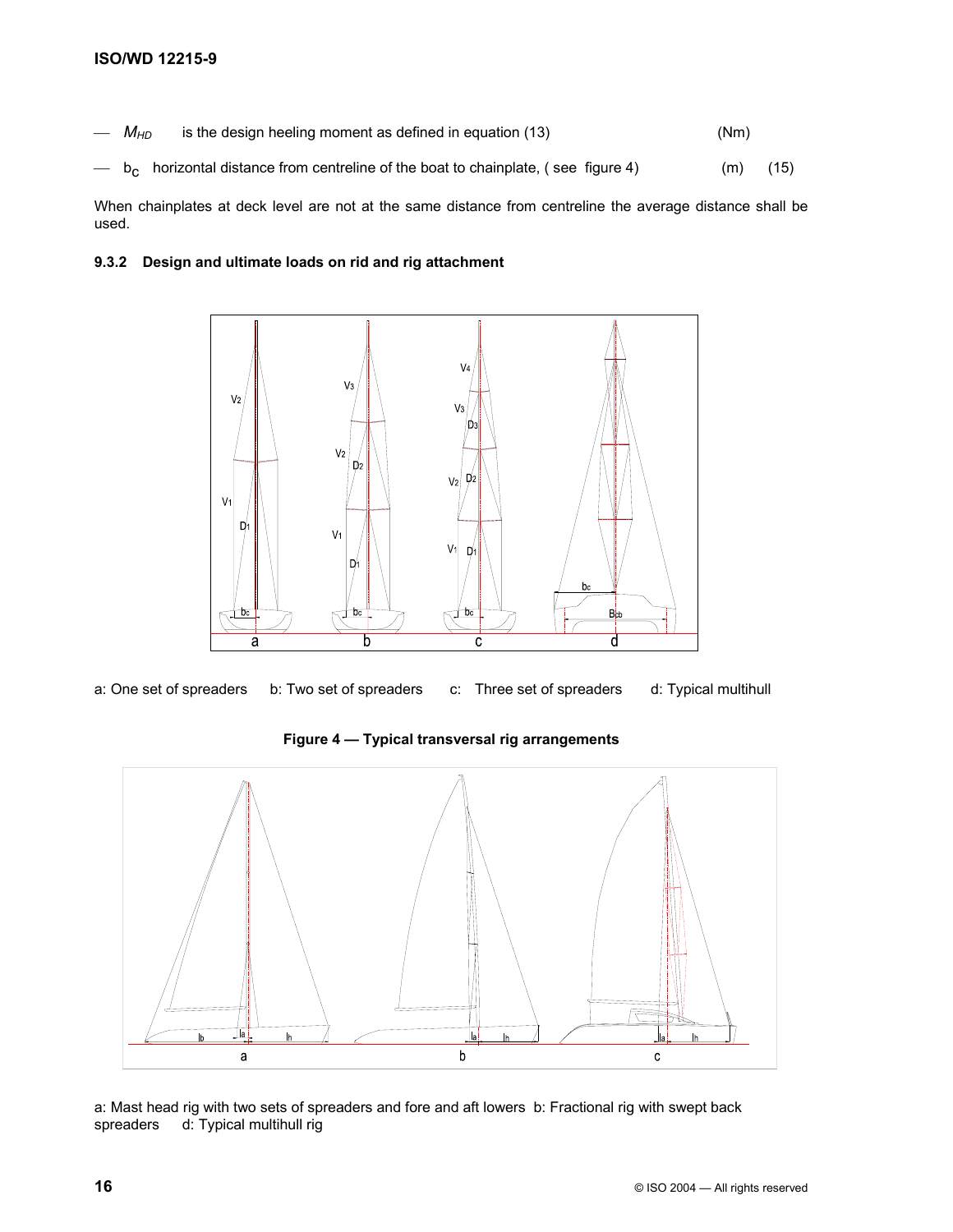#### **Figure 5 — Typical transversal rig arrangements**

The respective design loads and ultimate loads shall be calculated as follows:

| $F_{\text{rd}} = F_{\text{v}} k_{\text{rd}}$ | is the design load for the rig element, where $k_{rd}$ is given in Table 9     | $(N)$ (16) |
|----------------------------------------------|--------------------------------------------------------------------------------|------------|
| $F_{\mu\nu} = F_{\nu} k_{\mu\nu}$            | is the ultimate load for the rig element; where $k_{\tau}$ is given in Table 9 | $(N)$ (17) |

|  | $F_{cd} = F_{v} k_{cd}$ is the design load for the chainplate element, where $k_{cd}$ is given in Table 9 | $(N)$ (18) |  |
|--|-----------------------------------------------------------------------------------------------------------|------------|--|
|--|-----------------------------------------------------------------------------------------------------------|------------|--|

 $F_{cu} = F_v k_{cu}$  is the ultimate load for the chainplate element; where  $k_{cu}$  is given in Table 9 (N) (19)

 $F_{sd} = F_v k_{sd}$  is the design load for the chainplate/ structure connection,  $k_{sd}$  is given in Table 9 (N) (20)

 $F_{su} = F_v k_{su}$  is the design load for the chainplate/ structure connection,  $k_{su}$  is given in Table 9 (N) (21)

|                                              | Ratio between load and design Load on the rig |               |               |                       |              |                                                |  |  |
|----------------------------------------------|-----------------------------------------------|---------------|---------------|-----------------------|--------------|------------------------------------------------|--|--|
| Transversal rig element and arrangement      |                                               | Load on rig   |               | Load on<br>chainplate |              | <b>Load connection</b><br>chainplate/Structure |  |  |
| Transversal                                  |                                               | $k_{ru}$      | $k_{cn}$      | $k_{cu}$              | $k_{sn}$     | $k_{su}$                                       |  |  |
|                                              | 1,00                                          | 2,00          | 1,50          | 3,00                  | 2,50         | 5,00                                           |  |  |
| One set of spreader V1 transversal spreaders | 0,45                                          | 0,90          | 0,68          | 1,35                  | 1,13         | 2,25                                           |  |  |
| One set of spreader V1 aft sweapt spreaders  | 0,55                                          | 1,10          | 0,83          | 1,65                  | 1,38         | 2,75                                           |  |  |
| One set of spreader D1 single                | 0,65                                          | 1,30          | 0,98          | 1,95                  | 1,63         | 3,25                                           |  |  |
| One set of spreader D1 double fore/aft       | 0,33                                          | 0,66          | 0,50          | 0,99                  | 0,83         | 1,65                                           |  |  |
| 2 or 3 sets of spreader V1                   | 0,55                                          | 1,10          | 0,83          | 1,65                  | 1,38         | 2,75                                           |  |  |
| 2 or 3 sets of spreader V1 aft sweapt        |                                               |               |               |                       |              |                                                |  |  |
| spreaders                                    | 0,65                                          | 1,30          | 0,98          | 1,95                  | 1,63         | 3,25                                           |  |  |
| 2 or 3 sets of spreader D1 single            | 0,40                                          | 0,80          | 0,60          | 1,20                  | 1,00         | 2,00                                           |  |  |
| 2 or 3 sets of spreader D1 double fore/aft   | 0,25                                          | 0,50          | 0,38          | 0,75                  | 0,63         | 1,25                                           |  |  |
| Longitudinal                                 | $k_{rn}$                                      | $k_{ru}$      | $k_{cn}$      | $k_{c}$               | $k_{\rm sn}$ | $\bm{k_{s u}}$                                 |  |  |
| Headstay Masthead rig                        | 0,45                                          | 0,90          | 0,68          | 1,35                  | 1,13         | 2,25                                           |  |  |
| Headstay Fractional rig                      | 0,40                                          | 0,80          | 0,60          | 1,20                  | 1,00         | 2,00                                           |  |  |
| Headstay Masthead rig                        | 0,45                                          | 0,90          | 0,68          | 1,35                  | 1,13         | 2,25                                           |  |  |
| Backstay Masthead rig                        | 0,43<br>lb/lh                                 | 0,86<br>lb/lh | 0,65<br>Ib/Ih | 1,29<br>lb/lh         | $1,1$ lb/lh  | 4,2 lb/lh                                      |  |  |
| <b>Mat step</b>                              | $k_{rn}$                                      | $k_{ru}$      | $k_{cn}$      | $k_{cu}$              | $k_{sn}$     | $k_{su}$                                       |  |  |
| Headstay Masthead rig                        | 1,85                                          | 3,70          | 2,78          | 5,55                  | 4,63         | 9,25                                           |  |  |
| Headstay Fractional rig                      | 1,75                                          | 3,50          | 2,63          | 5,25                  | 4,38         | 8,75                                           |  |  |

|  |  | Table 10 – Value of coefficients $k_{id}$ and $k_{iu}$ |  |  |
|--|--|--------------------------------------------------------|--|--|
|--|--|--------------------------------------------------------|--|--|

For aft swept spreaders, the formula may be a function of la/lh

© ISO 2004 — All rights reserved **17**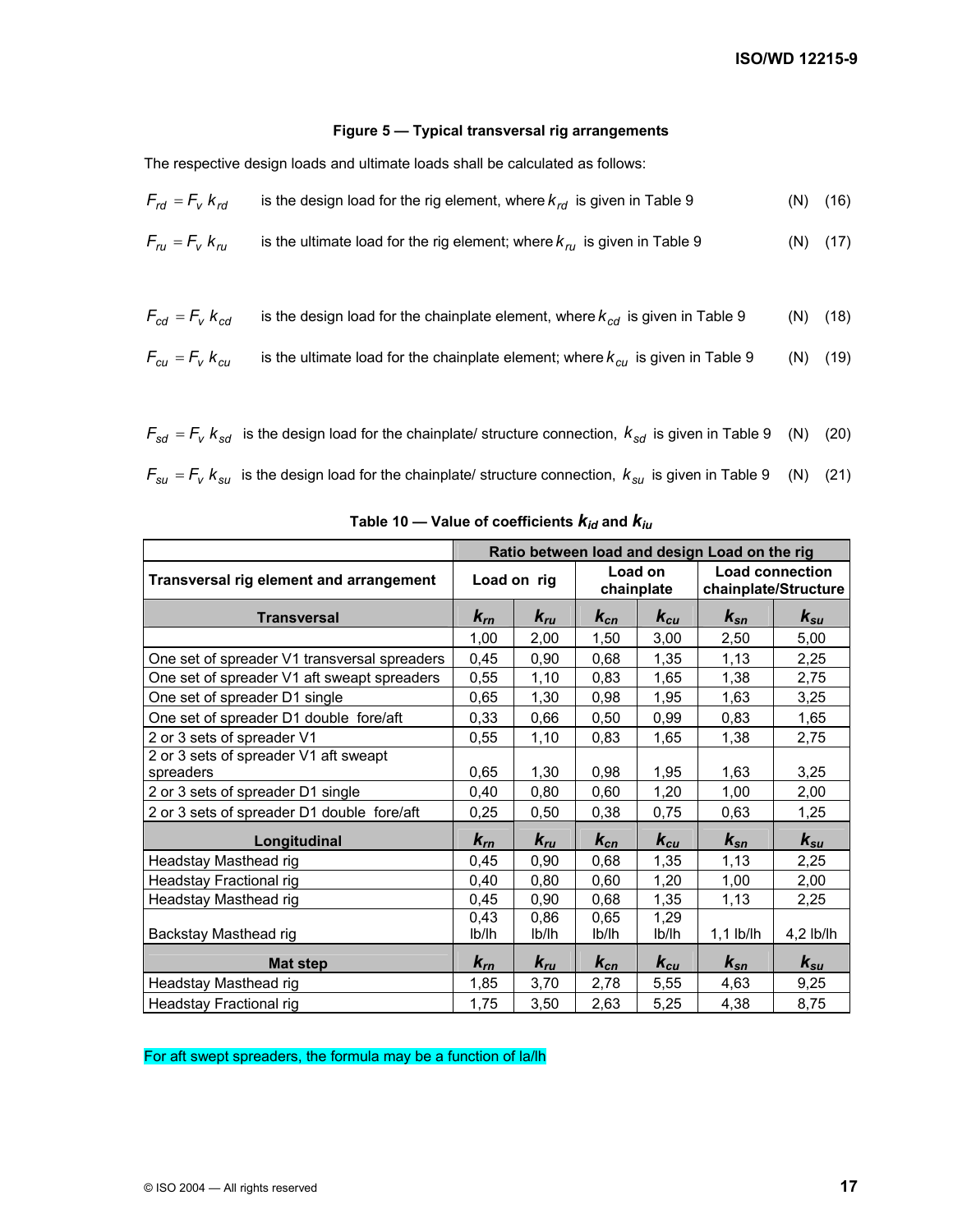#### **9.3.3 Load on mast step**

The total vertical load at the mast step ( or the mast pillar if the mast is stepped on deck) is the sum of the loads induced by the transverse and the longitudinal rigging belonging to the mast in question.

| $F_{md} = F_v k_{md}$ | is the design load on the mast, where $k_{md}$ is given in Table 9                                  | $(N)$ (22) |     |            |
|-----------------------|-----------------------------------------------------------------------------------------------------|------------|-----|------------|
| $F_{mu} = F_v K_{mu}$ | is the ultimate load on the mast; where $k_{mu}$ is given in Table 9                                | $(N)$ (23) |     |            |
|                       | $F_{msd} = F_v k_{msd}$ is the design load for the mast step, where $k_{msd}$ is given in Table 9   |            |     | $(N)$ (24) |
|                       | $F_{msu} = F_v k_{msu}$ is the ultimate load for the mast step; where $k_{msu}$ is given in Table 9 |            | (N) | (25)       |

 $F_{mssd} = F_v k_{mssd}$  is the design load for the maststep/structure connection,  $k_{mssd}$  is in Table 9 (N) (26)

 $F_{\text{mssu}} = F_v k_{\text{mssu}}$  is the design load for the maststep/structure connection,  $k_{\text{mssu}}$  is in Table 9 (N) (27)

#### **9.4 Distribution of heeling moment between several masts**

For multiple mast rigs the maximum heeling moment of each mast is to be determined on basis of the *sail area moment,* SAM, of each mast:

$$
SAM_i = \sum_{j=1}^{n} \left( A_j \cdot d_j \right) \tag{Nm}
$$

Where :

- $\overline{A}$  is the sail area of specific sail on specific mast  $(m^2)$
- $-$  d = is the vertical distance from centre or lateral resistance (CLR) to aerodynamic centre of effort (COE) for specific sail on specific mast. The CLR may be taken as the canoe body draft Tc and COE as the geometric centroid of the sail in the absence of more accurate data. (m)
- $\equiv$  i = index for specific mast
- $\frac{1}{1}$  = index for specific sail on specific mast

$$
r_i = \frac{SAM_i}{\sum_{i=1}^{n} SAM_i}
$$
 is the ratio of each mast's sail area moment to the total moment (13)

This ratio shall be calculated for appropriate load cases which corresponding to normal use of the boat and mentioned in the owner's manual.

#### **9.4.1 For a mast with a maximum fraction f between 0,67 and 1.00:**

$$
HM = 1.0 \cdot RM \tag{Nm} \tag{14}
$$

#### **9.4.2 For a mast with a maximum fraction f between 0.30 and 0.67:**

| $HM = 1.5 \cdot f \cdot RM$ | $(Nm)$ (15) |  |
|-----------------------------|-------------|--|
|                             |             |  |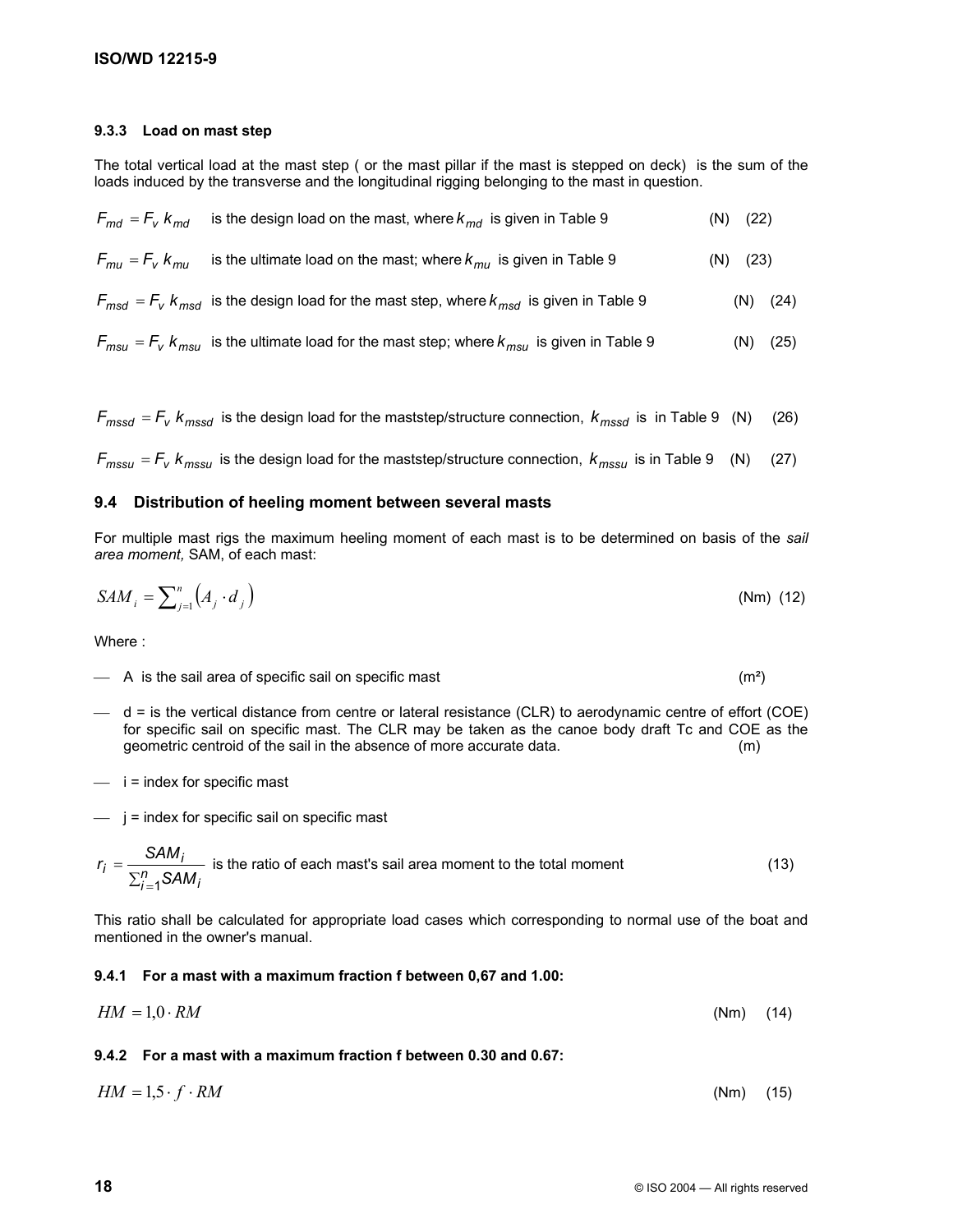## **10 Scantlings of chainplates**

The design and ultimate loads given in and Table 10 shall be used to determine the scantlings of chainplates.

The load from the chainplates to the structure shall be essentially transferred via shear and bearing loads.

Annex A gives an example of Stainless steel and Aluminium chainplates calculations.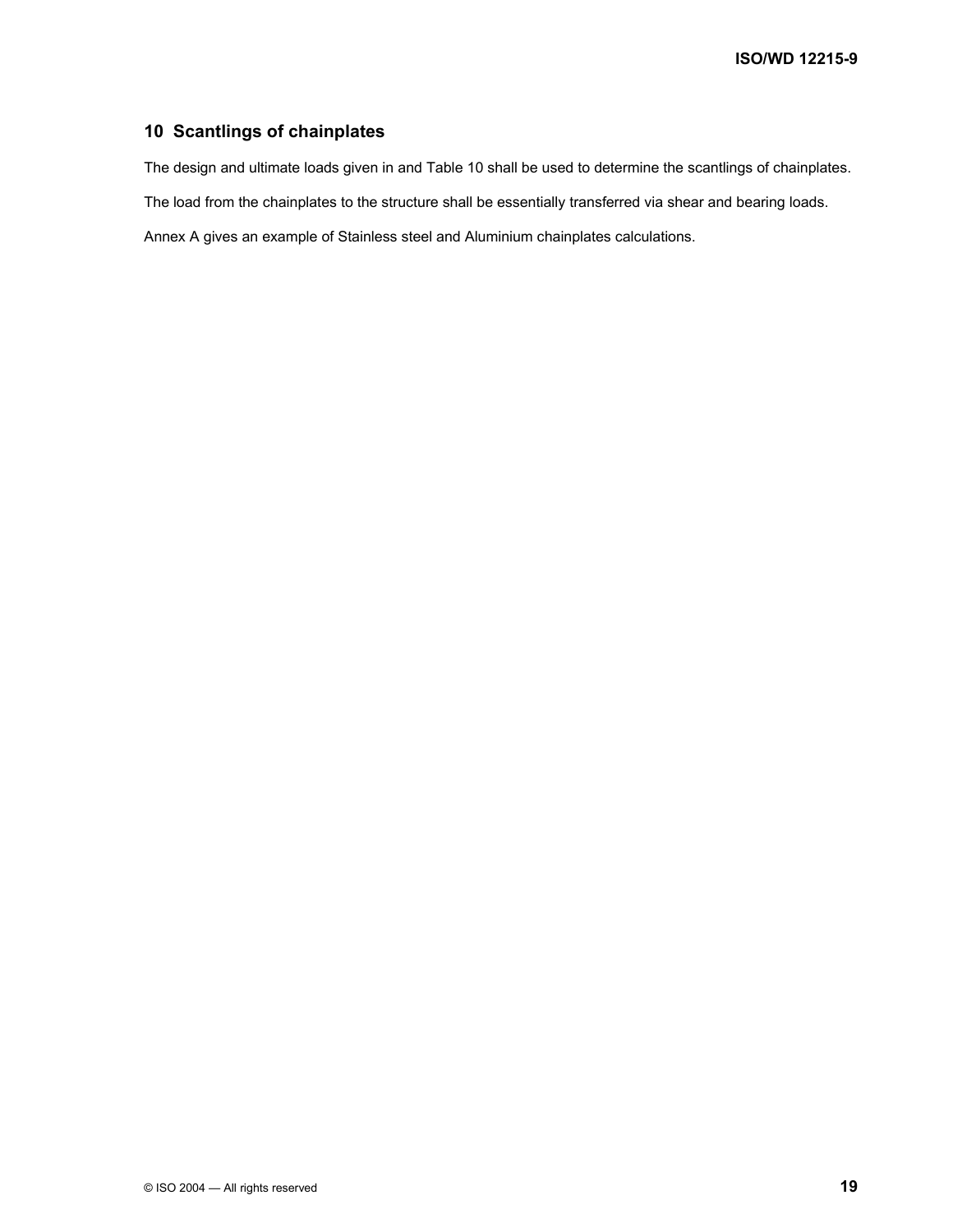**ISO/WD 12215-9**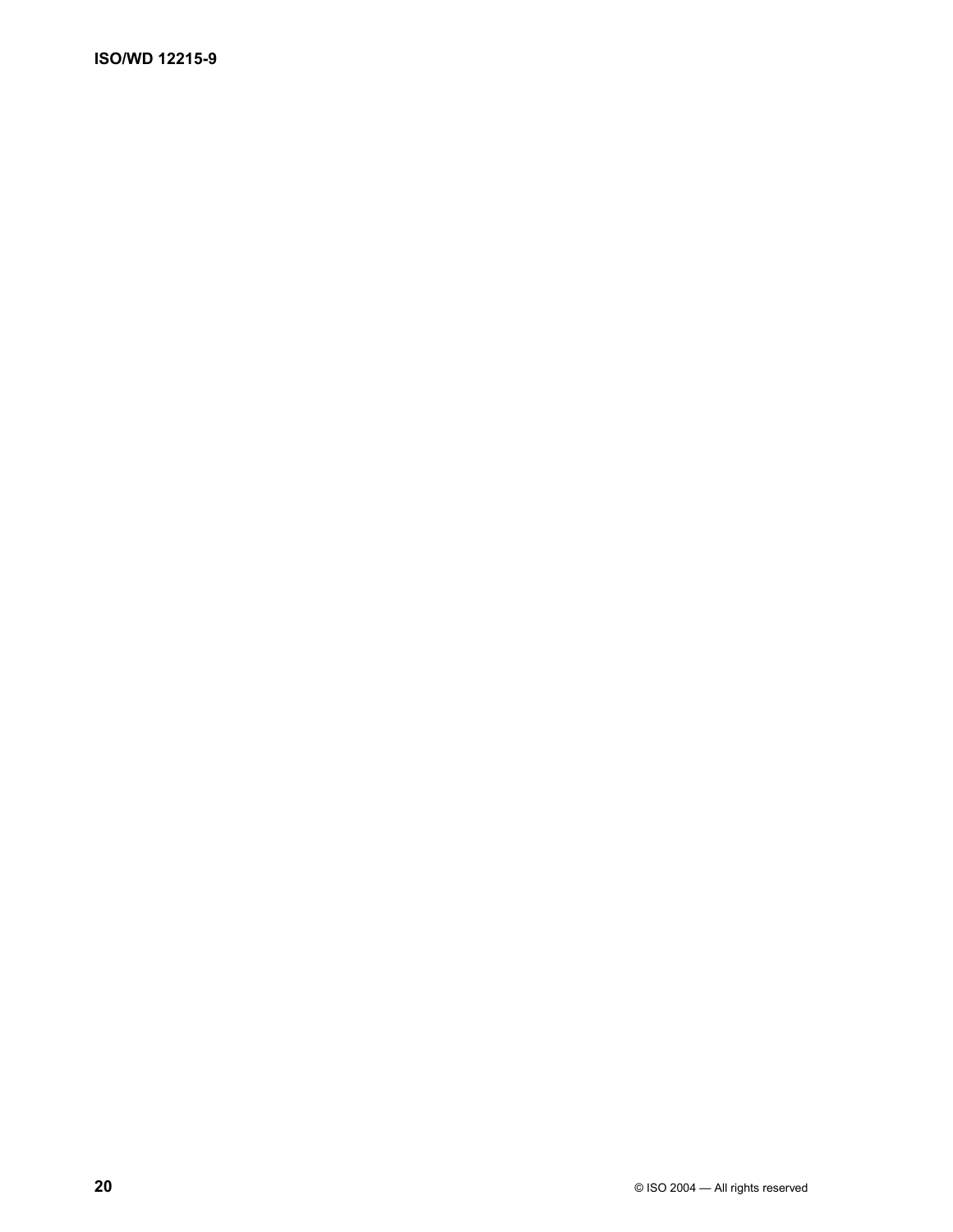## **Annex A** (normative)

# **Example of calculation of a chainplate and its connection**



**Figure A 1 — Chainplate dimensions and loading layout** 

## **A.1 Formulas**

$$
SF_T = \frac{T(P - E) \sigma_d}{F_d} \ge 1.5
$$
 is the safety factor for tensile stress (see Figure A1 b) (A1)

$$
SF_B = \frac{PD \space \sigma_b}{F_d} \ge 1.5
$$
 is the safety factor for bearing stress (see Figure A1 c) (A2)

$$
SF_S = \frac{2(M - 0.383D) \tau_d}{F_d} \ge 1.5
$$
 is the safety factor for shear (see Figure A1 d) (A3)

NOTE 0,383 = 0,5 Cos 40. For aluminium D is the outer diameter of the bushing.

These formula may be applied at design or ultimate level.

The dimensions D,M,P,T are in mm, and are shown in Figure A1.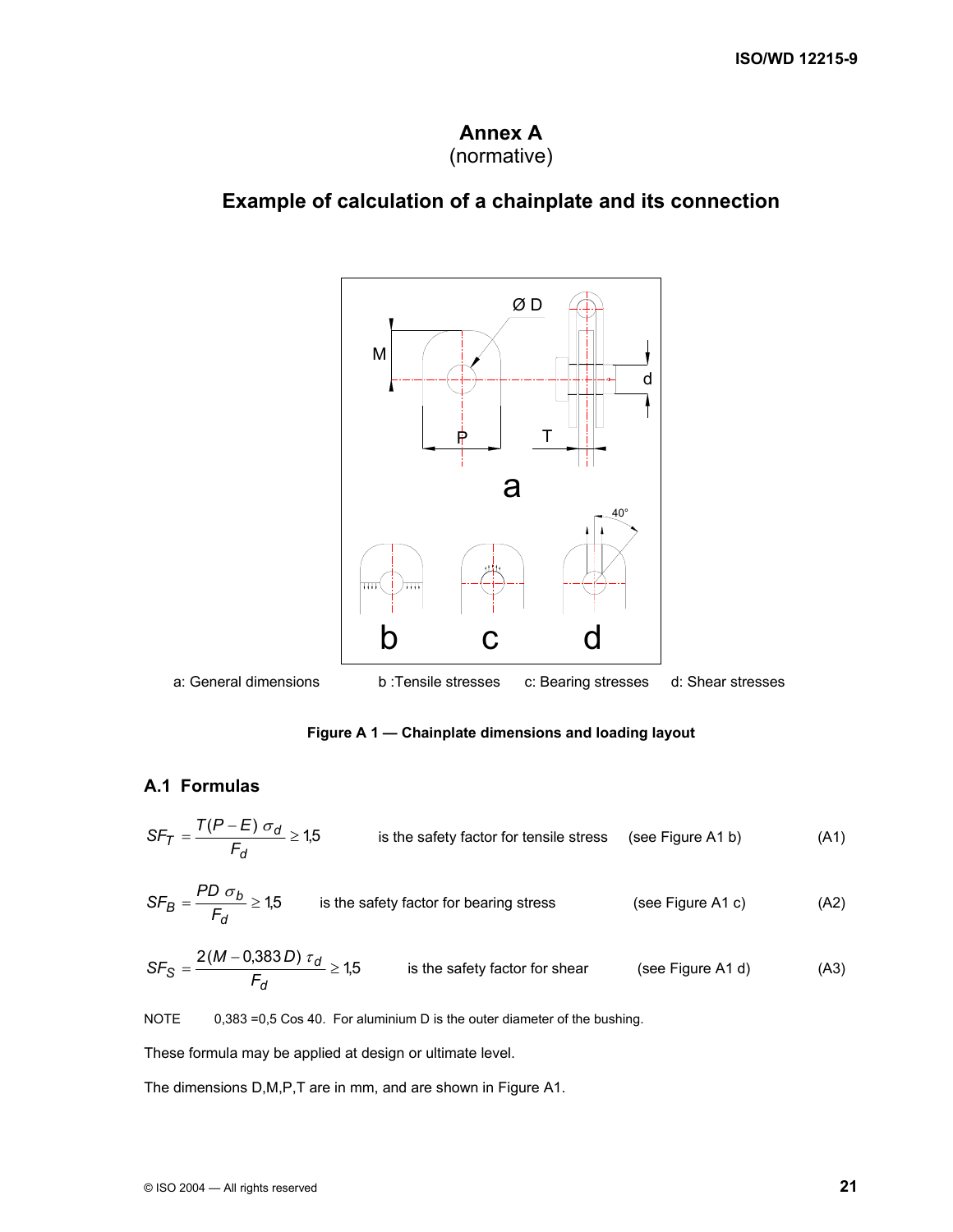## **A.2 Pre-calculated values for typical chainplates**

Tables A1 and A2 gives some typical chainplate dimensions respectively for AISI 304 /316 and 5083 Aluminium.

\*Wire ultimate loads and diameter are there for comparative value, but shall not be take as granted as the actual wire properties vary from one manufacturer to another.

The approximation corresponds to rigid wire 1x19 for  $d_w \le 10$  mm and 1x37 above

$$
R_u \text{ RIG} = 1500 \text{ 0.76 } \pi \frac{d_w^2}{4} \text{ (N) for } d_w < 5 \text{ mm and } R_u \text{ RIG} = 1400 \text{ 0.76 } \pi \frac{d_w^2}{4} \text{ (N) for } d_w \ge 5 \text{ mm}
$$

Wire diameter 9, 11, 13 and 15 are theoretical values as there is no metric wire this size on the marker.

For other types of wire, rod rigging, or fibre wires, the design load of the first column shall only be used.

The three last columns give the ratio between the Ultimate strength of the chainplate compared to the ultimate strength of the rig that shall be always > 1,5 for loading respectively in Tensile, Bearing and shear. (The comparison could have been made for design strength).

## **A.2.1 AISI 304 or 316 Stainless steel chainplates**

**Table A 1 — Typical Chainplate dimensions and Safety factors for AISI 304 or 316 Stainless steel** 

| <b>RIG</b> |                 |                | SS.<br>Chainplate dimensions |                |       |    | Ru Chainplate / Ru Rig >1,5               |                                       |                                     |
|------------|-----------------|----------------|------------------------------|----------------|-------|----|-------------------------------------------|---------------------------------------|-------------------------------------|
| Design     | <b>Ultimate</b> | approx d       | D                            |                | P     | M  | Tensile                                   | <b>Bearing</b>                        | Shear                               |
| load       | load            | SS wire*       | Pin                          | thickness      | width |    | $\sigma_{\text{II}}$ (N/mm <sup>2</sup> ) | $\sigma_{\rm h}$ (N/mm <sup>2</sup> ) | $\tau_{\rm H}$ (N/mm <sup>2</sup> ) |
| da N       | da N            | mm             | mm                           | mm             | mm    | mm | 500                                       | 900                                   | 289                                 |
| 410        | 810             | 3              | 6                            | 3              | 15    | 10 | 1,67                                      | 2,00                                  | 1,65                                |
| 720        | 1430            | 4              | 8                            | 4              | 20    | 13 | 1,68                                      | 2,01                                  | 1,60                                |
| 1 1 2 0    | 2 2 4 0         | 5              | 8                            | 5              | 22    | 15 | 1,56                                      | 1,61                                  | 1,54                                |
| 1510       | 3010            | 6              | 10                           | 6              | 25    | 18 | 1,50                                      | 1,79                                  | 1,63                                |
| 2 0 5 0    | 4 0 9 0         | $\overline{7}$ | 12                           | $\overline{7}$ | 30    | 20 | 1,54                                      | 1,85                                  | 1,52                                |
| 2680       | 5 3 5 0         | 8              | 12                           | 8              | 35    | 24 | 1,72                                      | 1,61                                  | 1,67                                |
| 3 3 9 0    | 6770            | 9              | 13                           | 10             | 38    | 26 | 1,85                                      | 1,73                                  | 1,79                                |
| 4 180      | 8 3 6 0         | 10             | 14                           | 10             | 40    | 28 | 1,56                                      | 1,51                                  | 1,56                                |
| 5060       | 10 110          | 11             | 17                           | 14             | 42    | 30 | 1,73                                      | 2,12                                  | 1,88                                |
| 6020       | 12 030          | 12             | 18                           | 14             | 46    | 32 | 1,63                                      | 1,89                                  | 1,69                                |
| 7060       | 14 120          | 13             | 20                           | 16             | 50    | 35 | 1,70                                      | 2,04                                  | 1,79                                |
| 8 1 9 0    | 16 380          | 14             | 22                           | 16             | 55    | 40 | 1,61                                      | 1,93                                  | 1,78                                |
| 9400       | 18 800          | 15             | 25                           | 18             | 60    | 42 | 1,68                                      | 2,15                                  | 1,79                                |
| 10 700     | 21 390          | 16             | 25                           | 18             | 65    | 42 | 1,68                                      | 1,89                                  | 1,57                                |
| 15 0 9 0   | 30 170          | 19             | 27                           | 20             | 75    | 50 | 1,59                                      | 1,61                                  | 1,52                                |
| 20 230     | 40 450          | 22             | 33                           | 25             | 85    | 55 | 1,61                                      | 1,84                                  | 1,51                                |

## **A.3 Pre-calculated values for typical 5083 Aluminium**

As the movements of the pin wears out the bore, it is highly recommended to fit a stainless steel bushing sleeve in the pin bore for pin diameter greater than 10 mm.

In that case, the calculations shall be made with the diameter as Di the diameter of the outer bore